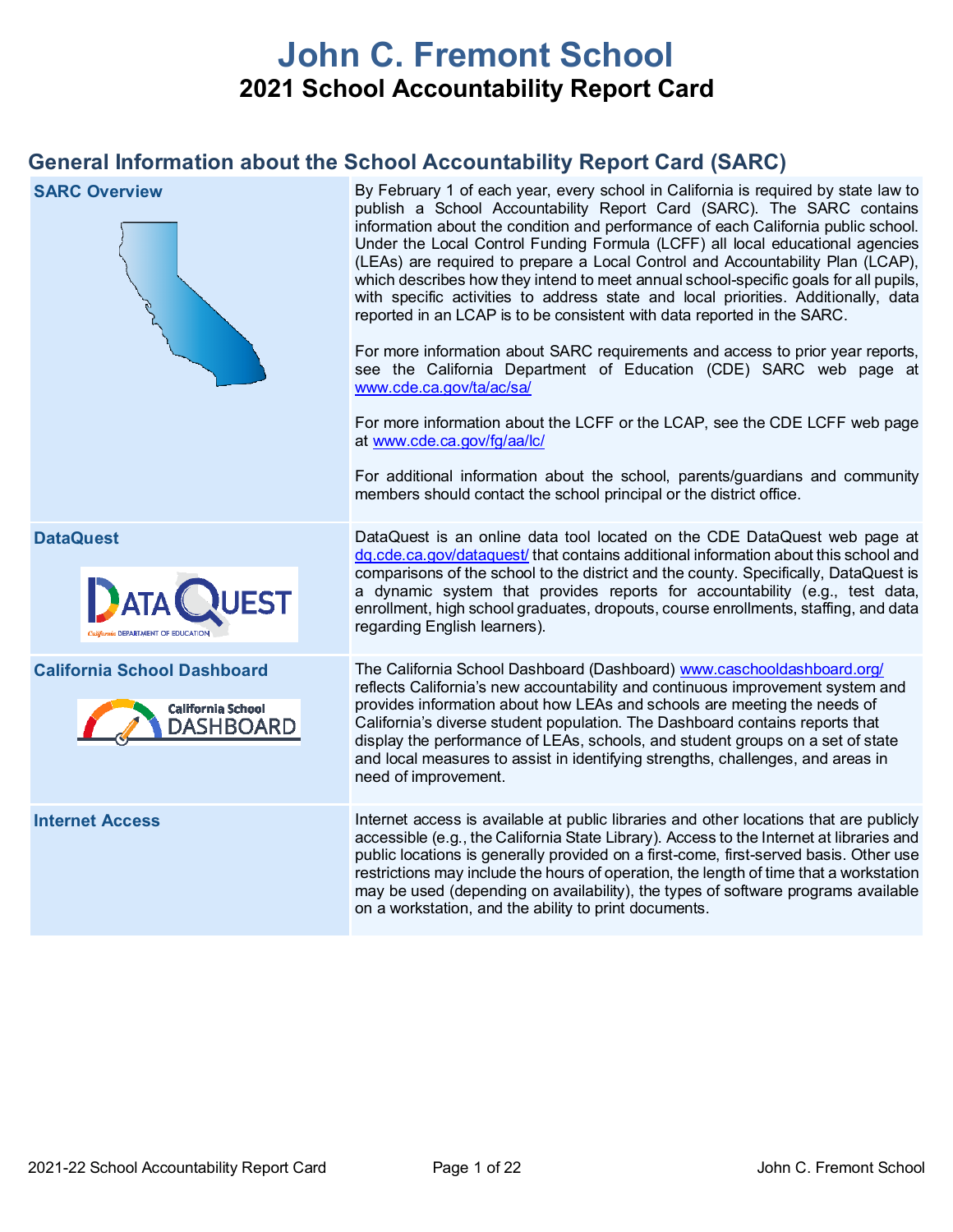#### **2021-22 School Contact Information**

| <b>School Name</b>                       | John C. Fremont School               |  |  |  |
|------------------------------------------|--------------------------------------|--|--|--|
| <b>Street</b>                            | 1900 Bell Ave                        |  |  |  |
| City, State, Zip                         | Corcoran, CA 93212                   |  |  |  |
| <b>Phone Number</b>                      | 559-992-8883                         |  |  |  |
| <b>Principal</b>                         | <b>Pearl Prins</b>                   |  |  |  |
| <b>Email Address</b>                     | pearlprins@corcoranunified.com       |  |  |  |
| <b>School Website</b>                    | https://fremont.corcoranunified.com/ |  |  |  |
| <b>County-District-School (CDS) Code</b> | 16 63891 6010342                     |  |  |  |

| 2021-22 District Contact Information |                                        |  |  |  |  |
|--------------------------------------|----------------------------------------|--|--|--|--|
| <b>District Name</b>                 | Corcoran Joint Unified School District |  |  |  |  |
| <b>Phone Number</b>                  | 559-992-8880                           |  |  |  |  |
| Superintendent                       | Eduardo Ochoa                          |  |  |  |  |
| <b>Email Address</b>                 | eochoa@corcoranunified.com             |  |  |  |  |
| <b>District Website Address</b>      | http://www.corcoranunified.com         |  |  |  |  |

#### **2021-22 School Overview**

John C. Fremont School resides in Corcoran, California. Corcoran is a small agricultural area in the Central San Joaquin Valley. John C. Fremont is one of three elementary schools in Corcoran and serves students in grades two and three. The school provides for the educational needs of the second and third-grade students in the community, a Special Day Class for children with special needs for children in second through third grade. We also house a severely handicapped class for Kings County on campus. John C. Fremont is a Title I school with a student enrollment of approximately 490 students.

John C. Fremont Elementary is a place where all students are encouraged to strive for excellence academically, socially, and emotionally in a safe and supportive atmosphere. We set high expectations for our students because our entire school community shares the belief that all children can and will learn.

We are committed to the following goals:

- Students will learn to read at grade level or above while developing a love for reading.
- Students will learn to write fluently for a variety of purposes.
- Students will gain an understanding of mathematical concepts and the role that math plays in all areas of life.
- Technology will be used as a tool to enhance all areas of the curriculum.
- Staff will provide instruction and support to meet the needs of diverse learners in our school community
- Staff and students will create an environment that is orderly, safe, inviting and stimulating.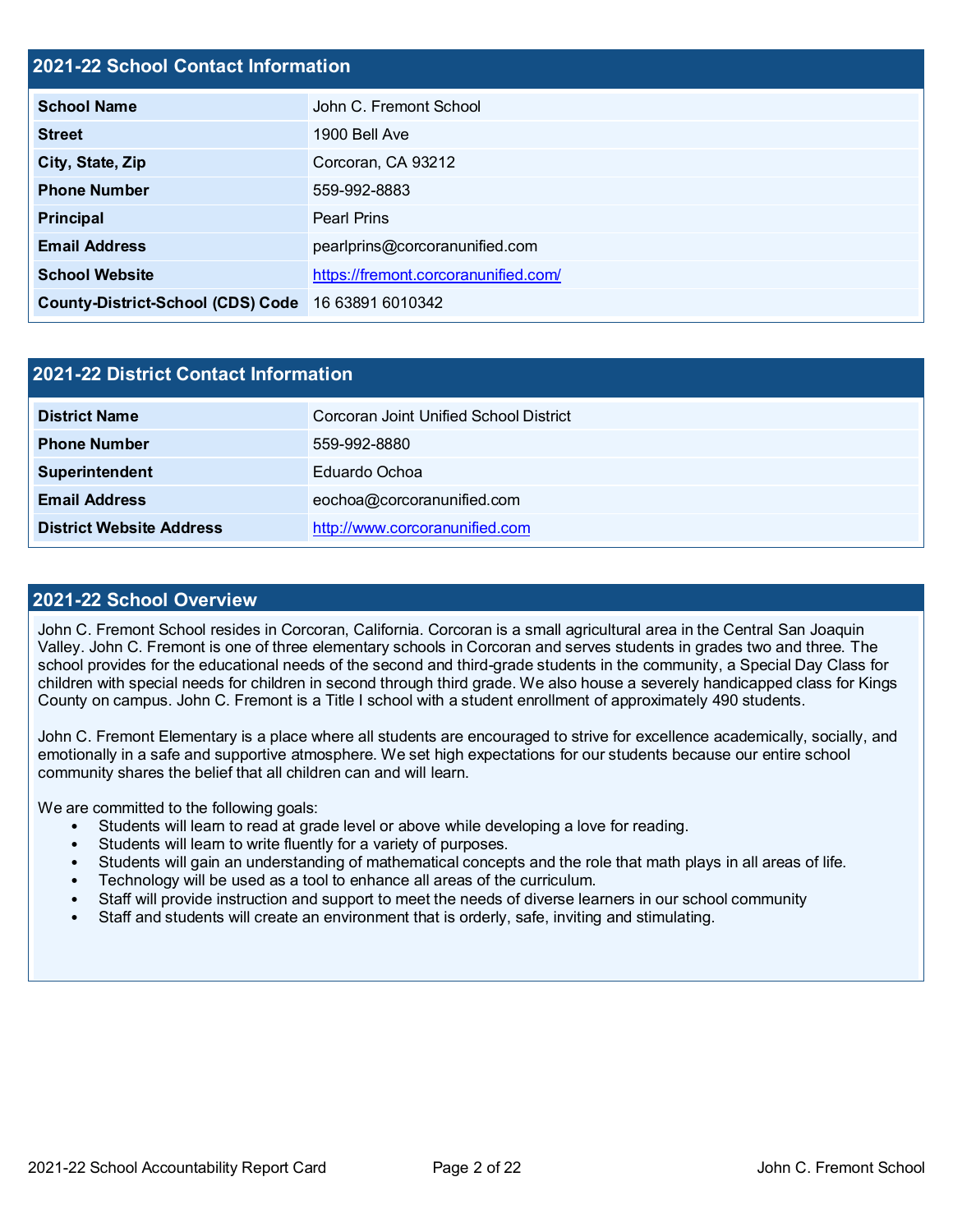# **About this School**

| 2020-21 Student Enrollment by Grade Level |                           |  |  |  |  |  |
|-------------------------------------------|---------------------------|--|--|--|--|--|
| <b>Grade Level</b>                        | <b>Number of Students</b> |  |  |  |  |  |
| Grade 2                                   | 254                       |  |  |  |  |  |
| Grade 3                                   | 264                       |  |  |  |  |  |
| <b>Total Enrollment</b>                   | 518                       |  |  |  |  |  |

### **2020-21 Student Enrollment by Student Group**

| <b>Student Group</b>                   | <b>Percent of Total Enrollment</b> |
|----------------------------------------|------------------------------------|
| American Indian or Alaska Native       | 0.2                                |
| Asian                                  | 0.2                                |
| <b>Black or African American</b>       | 2.1                                |
| <b>Filipino</b>                        | 0.2                                |
| <b>Hispanic or Latino</b>              | 92.7                               |
| Native Hawaiian or Pacific Islander    | 0.2                                |
| <b>Two or More Races</b>               | 0.4                                |
| White                                  | 4.1                                |
| <b>English Learners</b>                | 20.3                               |
| <b>Foster Youth</b>                    | $\mathbf 1$                        |
| <b>Homeless</b>                        | 0.6                                |
| <b>Socioeconomically Disadvantaged</b> | 94.2                               |
| <b>Students with Disabilities</b>      | 9.8                                |
|                                        |                                    |

# **A. Conditions of Learning State Priority: Basic**

The SARC provides the following information relevant to the State priority: Basic (Priority 1):

- Degree to which teachers are appropriately assigned and fully credentialed in the subject area and for the pupils they are teaching;
- Pupils have access to standards-aligned instructional materials; and
- School facilities are maintained in good repair

Note: For more information refer to the Updated Teacher Equity Definitions web page at<https://www.cde.ca.gov/pd/ee/teacherequitydefinitions.asp>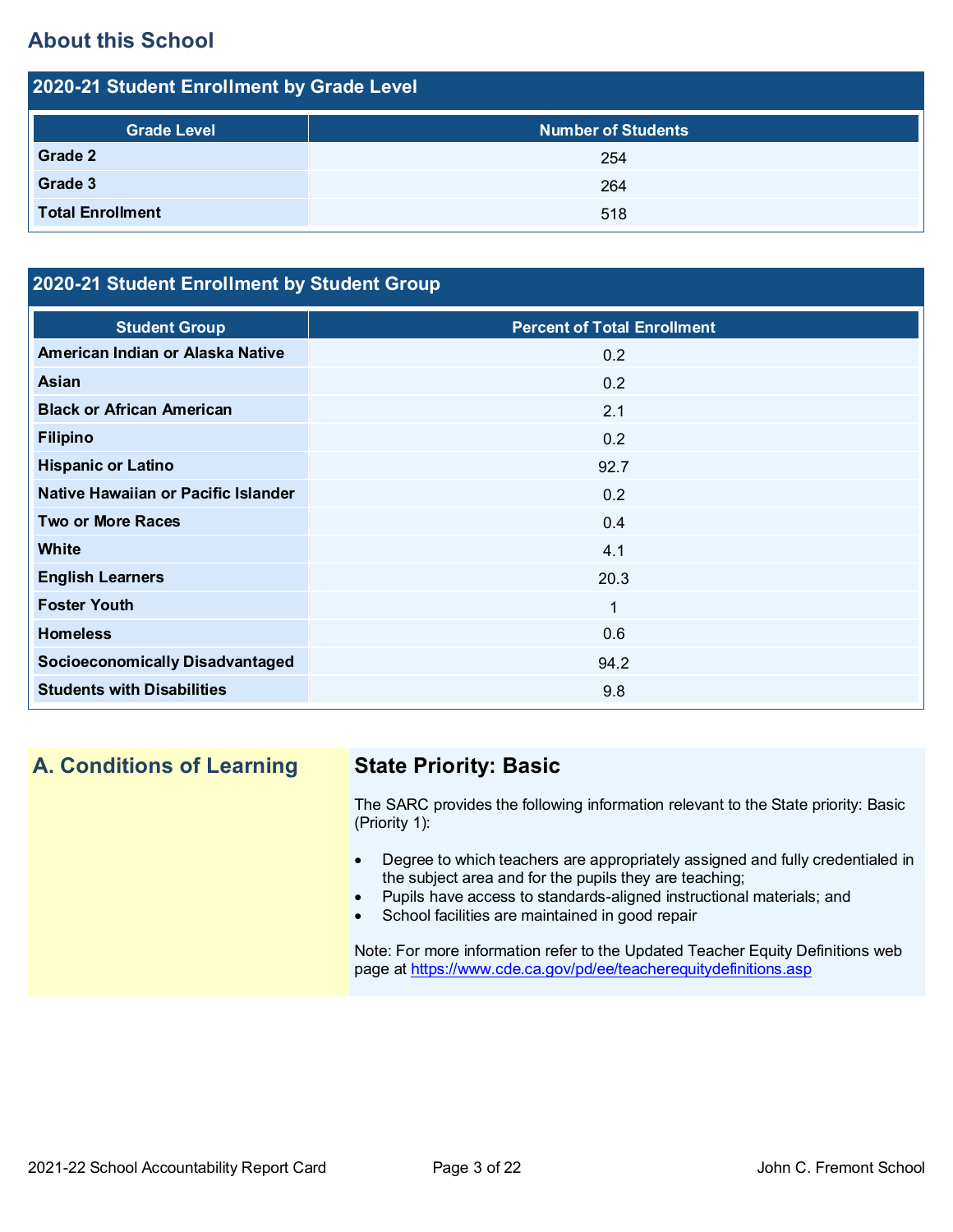| 2019-20 Teacher Preparation and Placement                                                       |         |  |  |  |  |
|-------------------------------------------------------------------------------------------------|---------|--|--|--|--|
| <b>Authorization/Assignment</b>                                                                 | 2019-20 |  |  |  |  |
| Fully (Preliminary or Clear) Credentialed for Subject and Student Placement (properly assigned) |         |  |  |  |  |
| <b>Intern Credential Holders Properly Assigned</b>                                              |         |  |  |  |  |
| Teachers Without Credentials and Misassignments ("ineffective" under ESSA)                      |         |  |  |  |  |
| Credentialed Teachers Assigned Out-of-Field ("out-of-field" under ESSA)                         |         |  |  |  |  |
| <b>Unknown</b>                                                                                  |         |  |  |  |  |
| <b>Total Teaching Positions</b>                                                                 |         |  |  |  |  |
|                                                                                                 |         |  |  |  |  |

Note: The data in this table is based on Full Time Equivalent (FTE) status. One FTE equals one staff member working full time; one FTE could also represent two staff members who each work 50 percent of full time. Additionally, an assignment is defined as a position that an educator is assigned to based on setting, subject, and grade level. An authorization is defined as the services that an educator is authorized to provide to students.

# **2019-20 Teachers Without Credentials and Misassignments (considered "ineffective" under ESSA)**

| Authorization/Assignment                                     | 2019-20 |
|--------------------------------------------------------------|---------|
| <b>Permits and Waivers</b>                                   |         |
| <b>Misassignments</b>                                        |         |
| <b>Vacant Positions</b>                                      |         |
| <b>Total Teachers Without Credentials and Misassignments</b> |         |

## **2019-20 Credentialed Teachers Assigned Out-of-Field (considered "out-of-field" under ESSA)**

| <b>Indicator</b>                                              | 2019-20 |
|---------------------------------------------------------------|---------|
| <b>Credentialed Teachers Authorized on a Permit or Waiver</b> |         |
| <b>Local Assignment Options</b>                               |         |
| <b>Total Out-of-Field Teachers</b>                            |         |

# **2019-20 Class Assignments Indicator 2019-20 Misassignments for English Learners** (a percentage of all the classes with English learners taught by teachers that are misassigned) **No credential, permit or authorization to teach** (a percentage of all the classes taught by teachers with no record of an authorization to teach)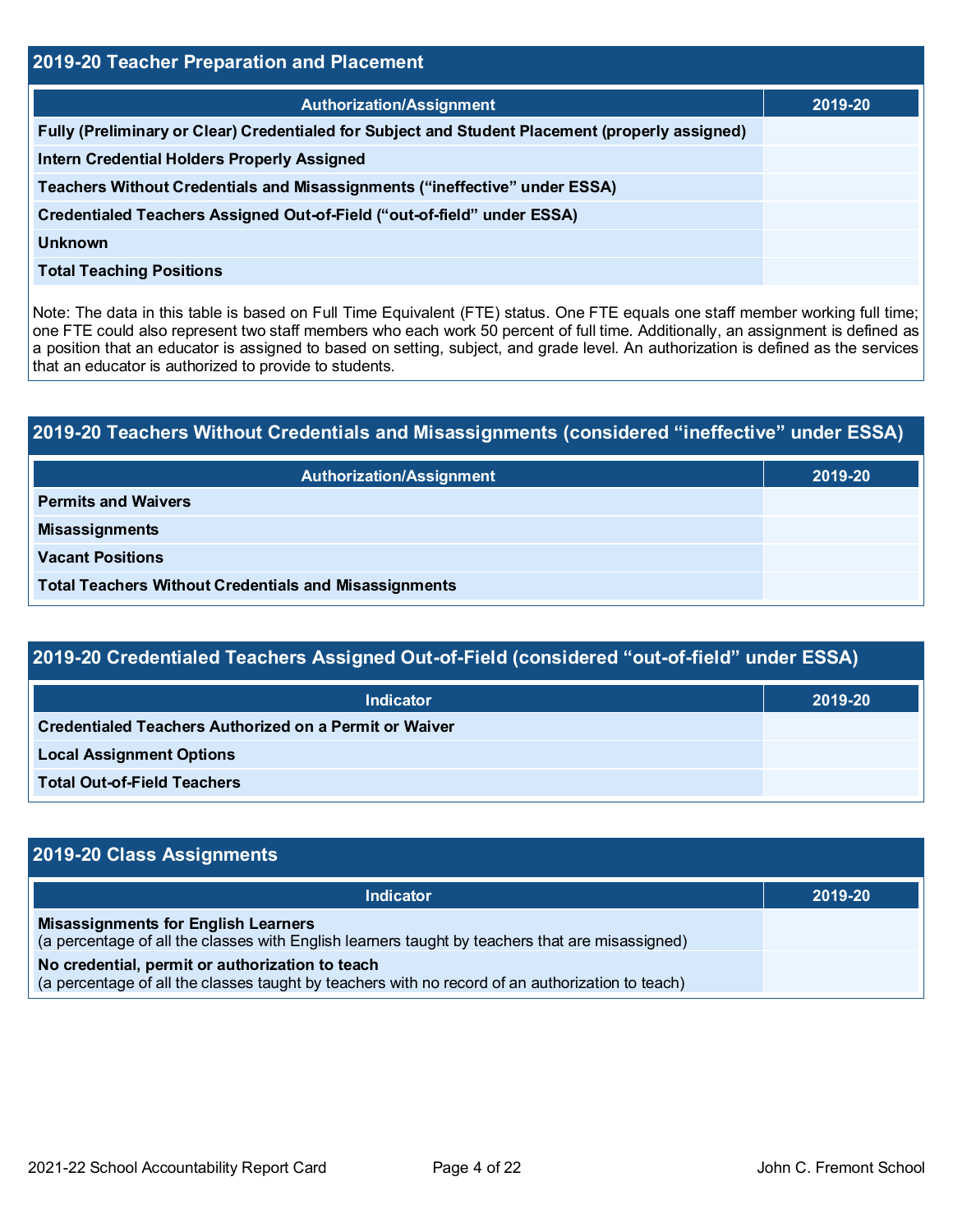#### **2021-22 Quality, Currency, Availability of Textbooks and Other Instructional Materials**

These are the latest textbook adoptions prior to California changing over to the Common Core State Standards (CCSS). In the coming years, as California approves new content from publishers, the District will look through, evaluate and pilot new instructional materials in order to follow the process of adopting new curriculum. This will include the potential adoption of digital curriculum.

#### **Year and month in which the data were collected August 2021** August 2021

| <b>Subject</b>                | <b>Textbooks and Other Instructional Materials/year of</b><br><b>Adoption</b>   | <b>From</b><br><b>Most</b><br><b>Recent</b><br><b>Adoption</b> | <b>Percent</b><br><b>Students</b><br><b>Lacking Own</b><br><b>Assigned</b><br>Copy |
|-------------------------------|---------------------------------------------------------------------------------|----------------------------------------------------------------|------------------------------------------------------------------------------------|
| <b>Reading/Language Arts</b>  | McGraw Hill Wonders Adoption yr: 2017-8 year subscription                       | Yes                                                            | 0                                                                                  |
| <b>Mathematics</b>            | EnVision Math-SAVVAS Adoption yr: 2020-3 year Digital &<br><b>Print License</b> | Yes                                                            | 0                                                                                  |
| <b>Science</b>                | Amplify- 8 year print & digital adoption July 2019                              | Yes                                                            | 0                                                                                  |
| <b>History-Social Science</b> | Houghton Mifflin Social CA Science 2007                                         | Yes                                                            | 0                                                                                  |

#### **School Facility Conditions and Planned Improvements**

Corcoran Unified School District receives funds from the Williams Settlement, therefore, district personnel are required to conduct an extensive facilities inspection. The condition of the facilities and grounds are important. In preparation for this report, the Director of Maintenance, Operations and Transportation and the Chief Business Officer provided the necessary information. The chart below shows the general condition of the site. Good repair is defined as maintaining schools that are clean, safe and functional.

#### **Year and month of the most recent FIT report** All Allen All Allen All Allen All All All All 9/18/2021

| <b>System Inspected</b>                                                | <b>Rate</b><br>Good | Rate <br>Fair | Rate<br>Poor | <b>Repair Needed and Action Taken or Planned</b>                                                                          |
|------------------------------------------------------------------------|---------------------|---------------|--------------|---------------------------------------------------------------------------------------------------------------------------|
| <b>Systems:</b><br>Gas Leaks, Mechanical/HVAC, Sewer                   | X                   |               |              | All systems working properly.                                                                                             |
| Interior:<br>Interior Surfaces                                         | $\times$            |               |              | All interior surfaces are in good condition                                                                               |
| <b>Cleanliness:</b><br>Overall Cleanliness, Pest/Vermin Infestation    | $\times$            |               |              | Fremont custodial staff follows a daily schedule<br>to make sure classrooms are clean and ready for<br>the following day. |
| <b>Electrical</b>                                                      | X                   |               |              | All systems working properly                                                                                              |
| <b>Restrooms/Fountains:</b><br>Restrooms, Sinks/ Fountains             | X                   |               |              | All systems working properly.                                                                                             |
| Safety:<br>Fire Safety, Hazardous Materials                            | X                   |               |              | Facilities are in good working order and<br>conditions are safe.                                                          |
| Structural:<br><b>Structural Damage, Roofs</b>                         | X                   |               |              | All structures are in good condition.                                                                                     |
| External:<br>Playground/School Grounds, Windows/<br>Doors/Gates/Fences | X                   |               |              | All systems working properly and in good<br>condition.                                                                    |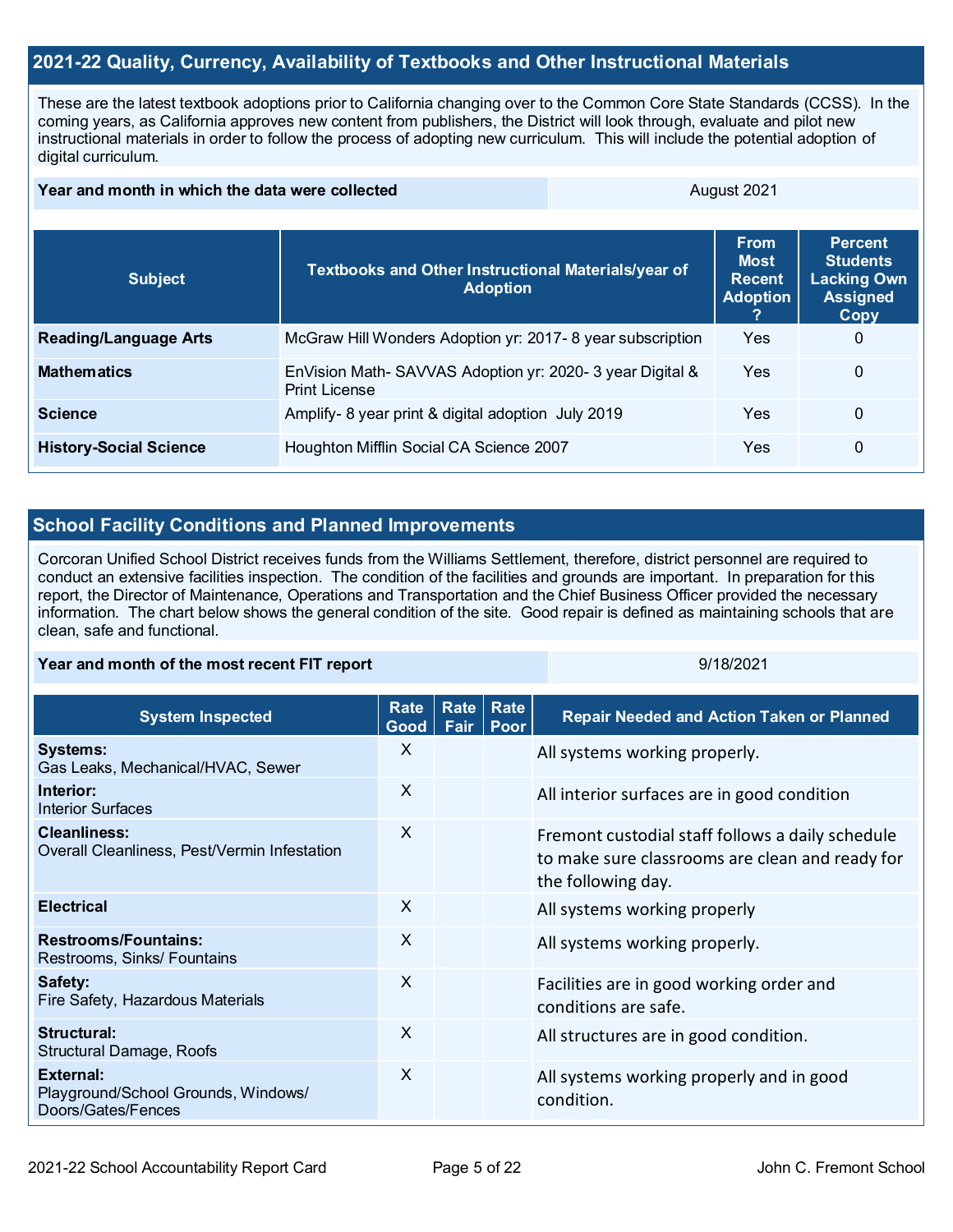| <b>Overall Facility Rate</b> |      |      |      |
|------------------------------|------|------|------|
| <b>Exemplary</b>             | Good | Fair | Poor |
| ⌒                            |      |      |      |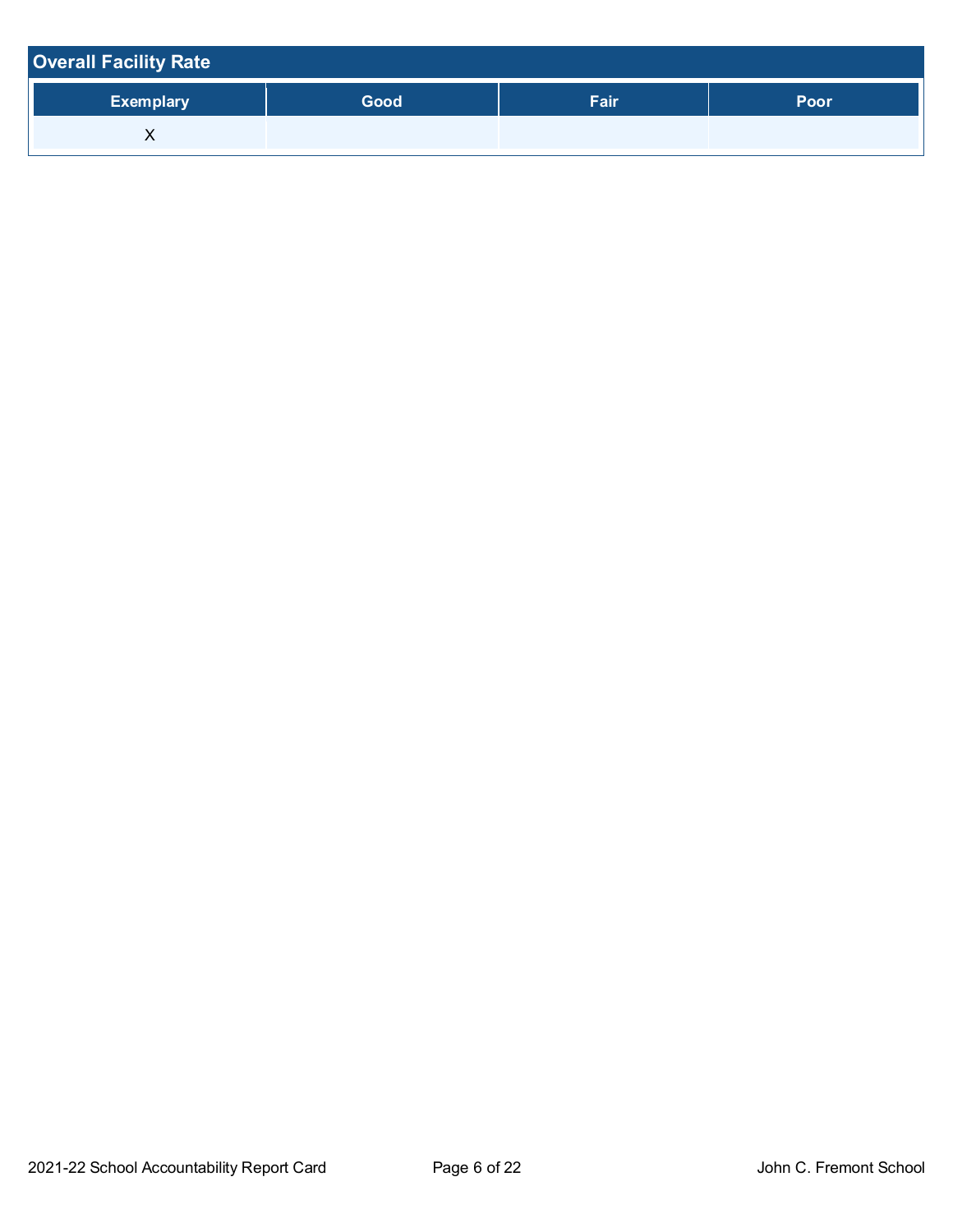# **B. Pupil Outcomes State Priority: Pupil Achievement**

The SARC provides the following information relevant to the State priority: Pupil Achievement (Priority 4):

#### **Statewide Assessments**

(i.e., California Assessment of Student Performance and Progress [CAASPP] System includes the Smarter Balanced Summative Assessments for students in the general education population and the California Alternate Assessments [CAAs] for English language arts/literacy [ELA] and mathematics given in grades three through eight and grade eleven. Only eligible students may participate in the administration of the CAAs. CAAs items are aligned with alternate achievement standards, which are linked with the Common Core State Standards [CCSS] for students with the most significant cognitive disabilities).

The CAASPP System encompasses the following assessments and student participation requirements:

- 1. **Smarter Balanced Summative Assessments and CAAs for ELA** in grades three through eight and grade eleven.
- 2. **Smarter Balanced Summative Assessments and CAAs for mathematics** in grades three through eight and grade eleven.
- 3. **California Science Test (CAST) and CAAs for Science** in grades five, eight, and once in high school (i.e., grade ten, eleven, or twelve).

#### **SARC Reporting in the 2020-2021 School Year Only**

Where the most viable option, LEAs were required to administer the statewide summative assessment in ELA and mathematics. Where a statewide summative assessment was not the most viable option for the LEA (or for one or more gradelevel[s] within the LEA) due to the pandemic, LEAs were allowed to report results from a different assessment that met the criteria established by the State Board of Education (SBE) on March 16, 2021. The assessments were required to be:

- Aligned with CA CCSS for ELA and mathematics;
- Available to students in grades 3 through 8, and grade 11; and
- Uniformly administered across a grade, grade span, school, or district to all eligible students.

#### **Options**

Note that the CAAs could only be administered in-person following health and safety requirements. If it was not viable for the LEA to administer the CAAs in person with health and safety guidelines in place, the LEA was directed to not administer the tests. There were no other assessment options available for the CAAs. Schools administered the Smarter Balanced Summative Assessments for ELA and mathematics, other assessments that meet the SBE criteria, or a combination of both, and they could only choose one of the following:

- Smarter Balanced ELA and mathematics summative assessments;
- Other assessments meeting the SBE criteria; or
- Combination of Smarter Balanced ELA and mathematics summative assessments and other assessments.

The percentage of students who have successfully completed courses that satisfy the requirements for entrance to the University of California and the California State University, or career technical education sequences or programs of study.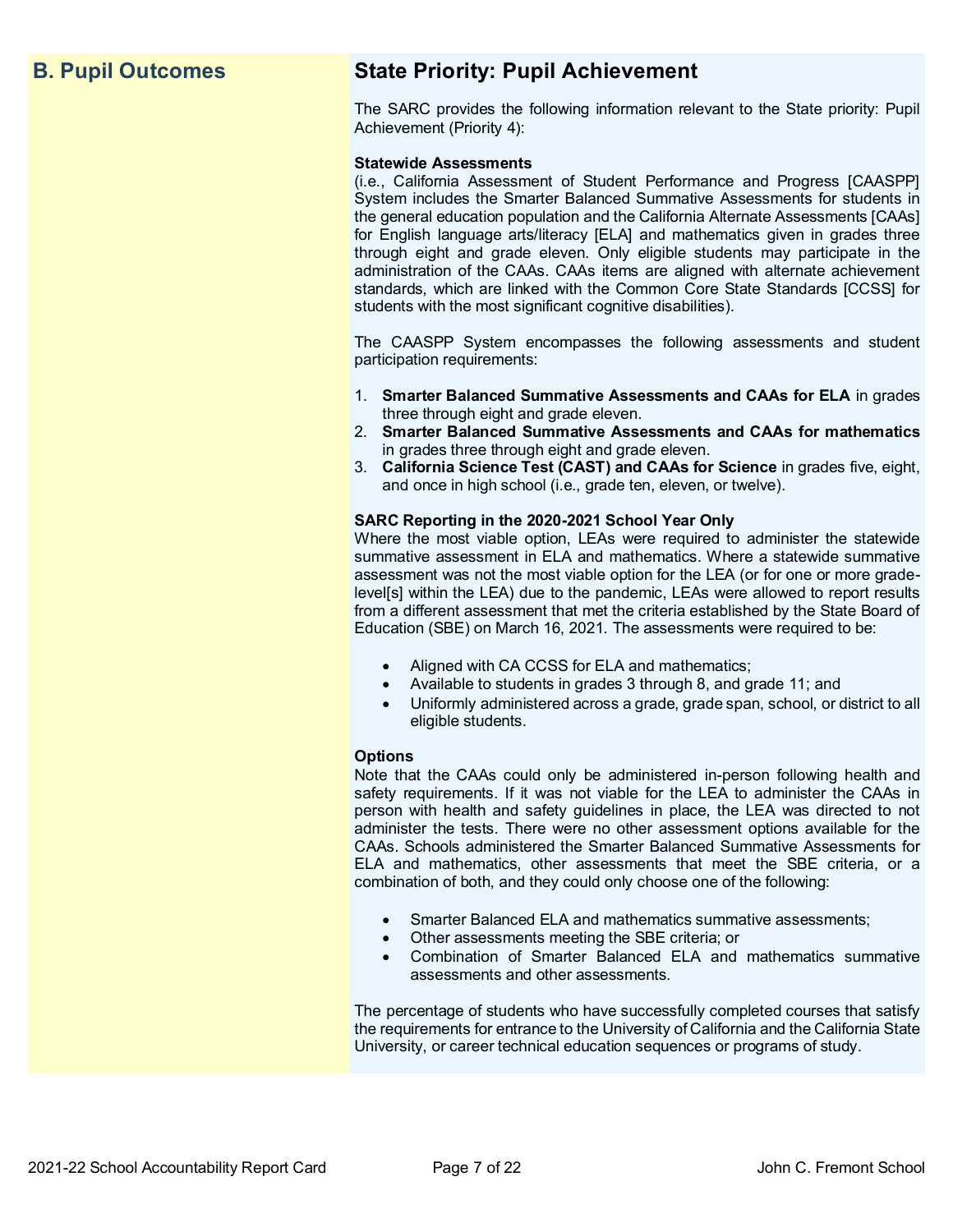#### **Percentage of Students Meeting or Exceeding the State Standard on CAASPP**

This table displays CAASPP test results in ELA and mathematics for all students grades three through eight and grade eleven taking and completing a state-administered assessment.

The 2019-2020 data cells with N/A values indicate that the 2019-2020 data are not available due to the COVID-19 pandemic and resulting summative test suspension. The Executive Order N-30-20 was issued which waived the assessment, accountability, and reporting requirements for the 2019-2020 school year.

The 2020-2021 data cells have N/A values because these data are not comparable to other year data due to the COVID-19 pandemic during the 2020-2021 school year. Where the CAASPP assessments in ELA and/or mathematics is not the most viable option, the LEAs were allowed to administer local assessments. Therefore, the 2020-2021 data between school years for the school, district, state are not an accurate comparison. As such, it is inappropriate to compare results of the 2020-2021 school year to other school years.

| <b>Subject</b>                                                 | <b>School</b><br>2019-20 | <b>School</b><br>2020-21 | <b>District</b><br>2019-20 | <b>District</b><br>2020-21 | <b>State</b><br>2019-20 | <b>State</b><br>2020-21 |
|----------------------------------------------------------------|--------------------------|--------------------------|----------------------------|----------------------------|-------------------------|-------------------------|
| <b>English Language Arts/Literacy</b><br>$(grades 3-8 and 11)$ | N/A                      | N/A                      | N/A                        | N/A                        | N/A                     | N/A                     |
| <b>Mathematics</b><br>$(grades 3-8 and 11)$                    | N/A                      | N/A                      | N/A                        | N/A                        | N/A                     | N/A                     |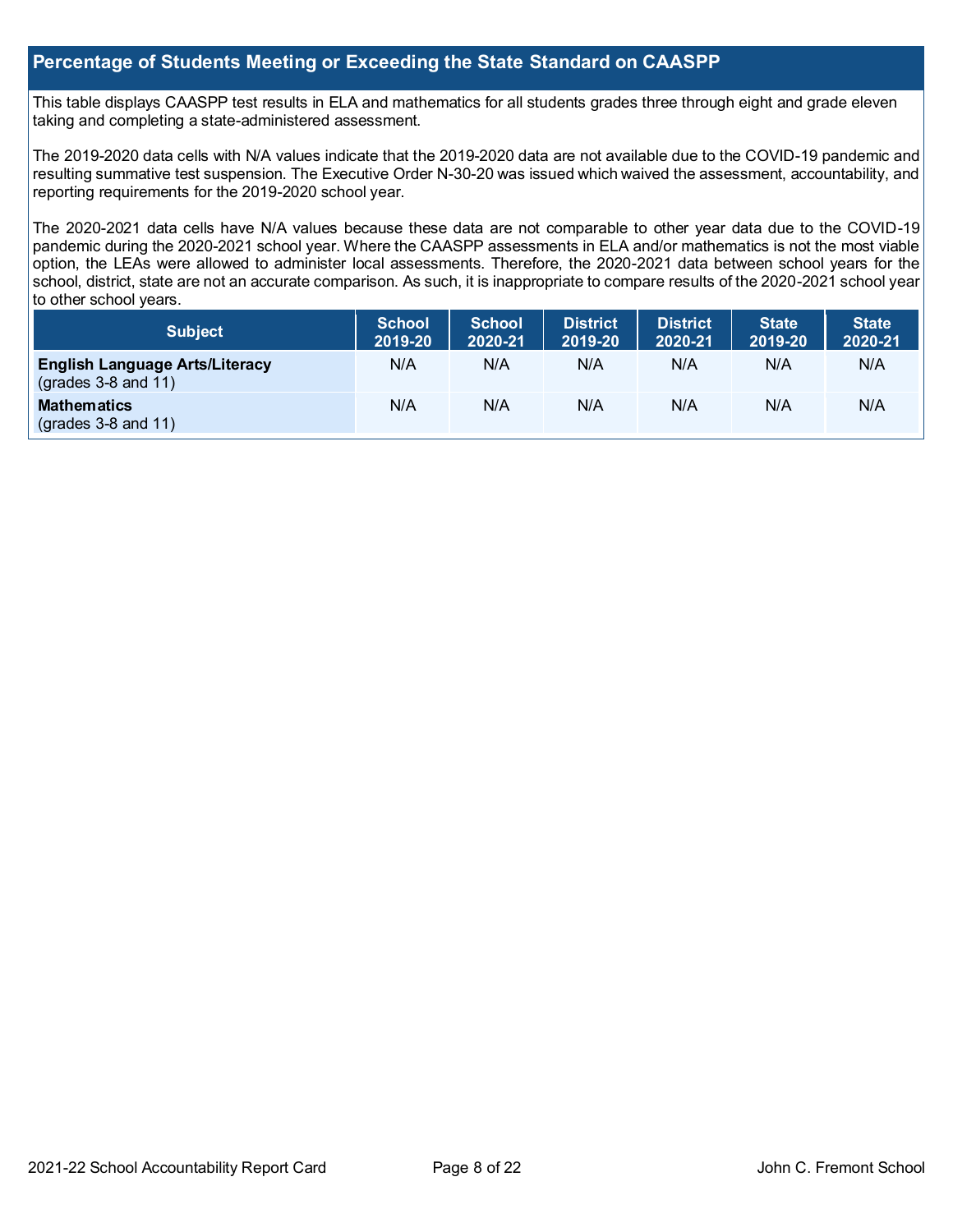### **2020-21 CAASPP Test Results in ELA by Student Group**

This table displays CAASPP test results in ELA by student group for students grades three through eight and grade eleven taking and completing a state-administered assessment. The CDE will populate this table for schools in cases where the school administered the CAASPP assessment. In cases where the school administered a local assessment instead of CAASPP, the CDE will populate this table with "NT" values, meaning this school did not test students using the CAASPP. See the local assessment(s) table for more information.

| <b>CAASPP</b><br><b>Student Groups</b>               | <b>CAASPP</b><br><b>Total</b><br><b>Enrollment</b> | <b>CAASPP</b><br><b>Number</b><br><b>Tested</b> | <b>CAASPP</b><br><b>Percent</b><br><b>Tested</b> | <b>CAASPP</b><br><b>Percent</b><br><b>Not Tested</b> | <b>CAASPP</b><br><b>Percent</b><br>Met or<br><b>Exceeded</b> |
|------------------------------------------------------|----------------------------------------------------|-------------------------------------------------|--------------------------------------------------|------------------------------------------------------|--------------------------------------------------------------|
| <b>All Students</b>                                  | 264                                                | 248                                             | 93.94                                            | 6.06                                                 | 19.76                                                        |
| <b>Female</b>                                        | 127                                                | 123                                             | 96.85                                            | 3.15                                                 | 15.45                                                        |
| <b>Male</b>                                          | 137                                                | 125                                             | 91.24                                            | 8.76                                                 | 24                                                           |
| American Indian or Alaska Native                     | $\hspace{0.05cm}$ – $\hspace{0.05cm}$              | $\overline{\phantom{a}}$                        | $\qquad \qquad -$                                | $\overline{\phantom{a}}$                             | $-$                                                          |
| <b>Asian</b>                                         | $\mathbf{0}$                                       | $\mathbf 0$                                     | $\mathbf{0}$                                     | $\Omega$                                             | $\mathbf{0}$                                                 |
| <b>Black or African American</b>                     |                                                    | $\qquad \qquad \qquad \qquad$                   |                                                  | $\mathbf{m}$                                         | --                                                           |
| <b>Filipino</b>                                      |                                                    | --                                              |                                                  |                                                      | --                                                           |
| <b>Hispanic or Latino</b>                            | 244                                                | 230                                             | 94.26                                            | 5.74                                                 | 20.43                                                        |
| Native Hawaiian or Pacific Islander                  | $\mathbf 0$                                        | $\mathbf 0$                                     | $\mathbf 0$                                      | $\overline{0}$                                       | $\mathbf 0$                                                  |
| <b>Two or More Races</b>                             | $\overline{\phantom{a}}$                           | --                                              | --                                               | $-$                                                  | $\qquad \qquad -$                                            |
| <b>White</b>                                         | 13                                                 | 12                                              | 92.31                                            | 7.69                                                 | 8.33                                                         |
| <b>English Learners</b>                              | 47                                                 | 41                                              | 87.23                                            | 12.77                                                | 2.44                                                         |
| <b>Foster Youth</b>                                  | $\overline{\phantom{m}}$                           | $\overline{\phantom{a}}$                        | $-$                                              | $\overline{\phantom{a}}$                             | $\overline{\phantom{a}}$                                     |
| <b>Homeless</b>                                      | $\mathbf 0$                                        | $\mathbf 0$                                     | $\mathbf{0}$                                     | $\mathbf 0$                                          | $\mathbf 0$                                                  |
| <b>Military</b>                                      | $\mathbf 0$                                        | $\mathbf 0$                                     | $\mathbf 0$                                      | $\mathbf 0$                                          | 0                                                            |
| <b>Socioeconomically Disadvantaged</b>               | 238                                                | 224                                             | 94.12                                            | 5.88                                                 | 17.86                                                        |
| <b>Students Receiving Migrant Education Services</b> | $\hspace{0.05cm}$ – $\hspace{0.05cm}$              | --                                              |                                                  | --                                                   |                                                              |
| <b>Students with Disabilities</b>                    | 28                                                 | 25                                              | 89.29                                            | 10.71                                                | 8                                                            |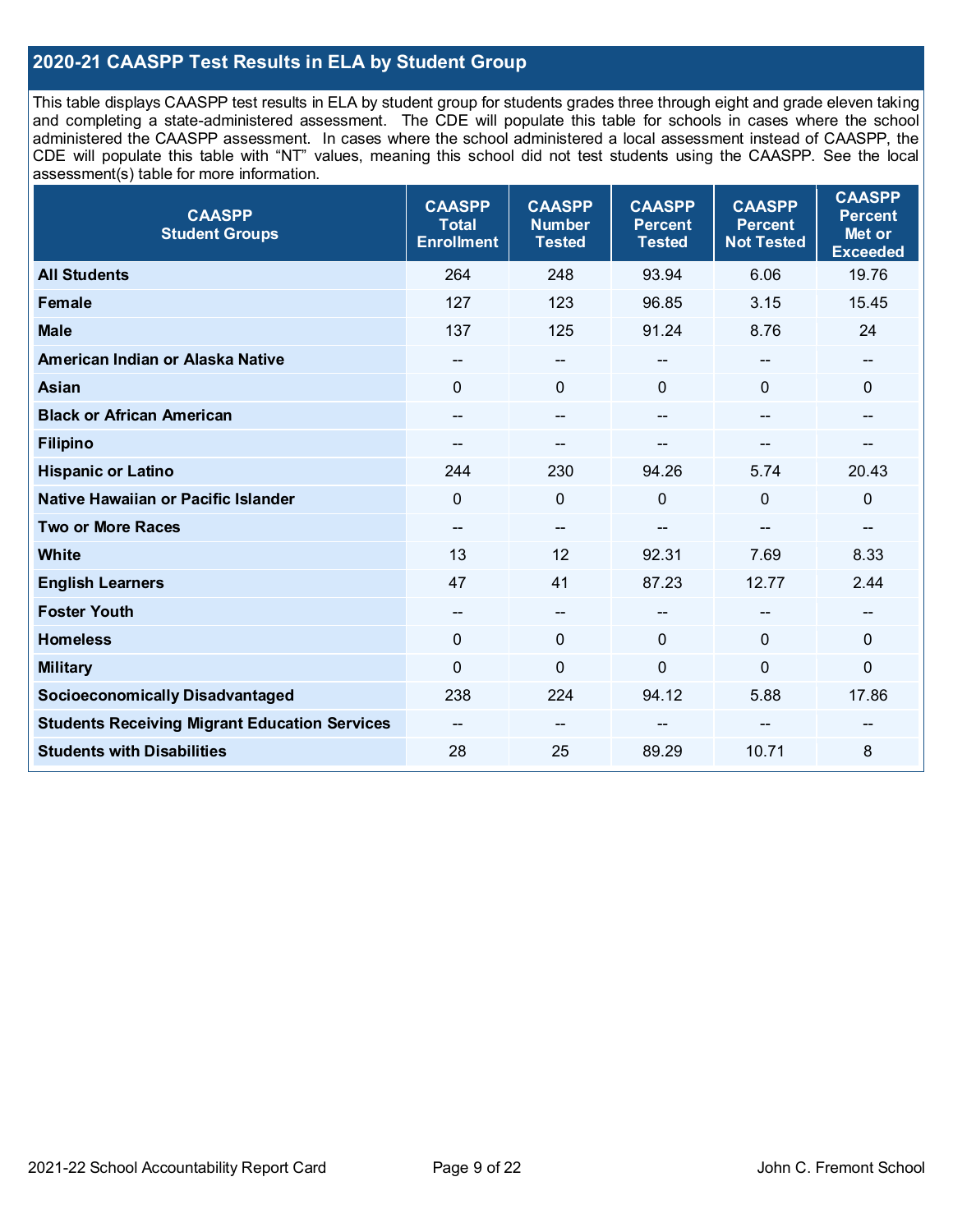### **2020-21 CAASPP Test Results in Math by Student Group**

This table displays CAASPP test results in Math by student group for students grades three through eight and grade eleven taking and completing a state-administered assessment. The CDE will populate this table for schools in cases where the school administered the CAASPP assessment. In cases where the school administered a local assessment instead of CAASPP, the CDE will populate this table with "NT" values, meaning this school did not test students using the CAASPP. See the local assessment(s) table for more information.

| <b>CAASPP</b><br><b>Student Groups</b>               | <b>CAASPP</b><br><b>Total</b><br><b>Enrollment</b> | <b>CAASPP</b><br><b>Number</b><br><b>Tested</b> | <b>CAASPP</b><br><b>Percent</b><br><b>Tested</b> | <b>CAASPP</b><br><b>Percent</b><br><b>Not Tested</b> | <b>CAASPP</b><br><b>Percent</b><br>Met or<br><b>Exceeded</b> |
|------------------------------------------------------|----------------------------------------------------|-------------------------------------------------|--------------------------------------------------|------------------------------------------------------|--------------------------------------------------------------|
| <b>All Students</b>                                  | 264                                                | 250                                             | 94.70                                            | 5.30                                                 | 14.80                                                        |
| Female                                               | 127                                                | 124                                             | 97.64                                            | 2.36                                                 | 11.29                                                        |
| <b>Male</b>                                          | 137                                                | 126                                             | 91.97                                            | 8.03                                                 | 18.25                                                        |
| American Indian or Alaska Native                     | --                                                 | --                                              | --                                               | $\hspace{0.05cm}$ – $\hspace{0.05cm}$                | $\qquad \qquad \qquad \qquad$                                |
| <b>Asian</b>                                         | $\mathbf{0}$                                       | $\mathbf 0$                                     | $\Omega$                                         | 0                                                    | $\mathbf{0}$                                                 |
| <b>Black or African American</b>                     | --                                                 | $\overline{\phantom{a}}$                        | --                                               | $\overline{\phantom{a}}$                             | $\overline{\phantom{m}}$                                     |
| <b>Filipino</b>                                      |                                                    | --                                              |                                                  |                                                      |                                                              |
| <b>Hispanic or Latino</b>                            | 244                                                | 232                                             | 95.08                                            | 4.92                                                 | 14.66                                                        |
| Native Hawaiian or Pacific Islander                  | $\Omega$                                           | $\mathbf 0$                                     | 0                                                | $\overline{0}$                                       | $\mathbf 0$                                                  |
| <b>Two or More Races</b>                             | $-$                                                | --                                              |                                                  |                                                      | $\qquad \qquad -$                                            |
| White                                                | 13                                                 | 12                                              | 92.31                                            | 7.69                                                 | 25.00                                                        |
| <b>English Learners</b>                              | 47                                                 | 44                                              | 93.62                                            | 6.38                                                 | 0.00                                                         |
| <b>Foster Youth</b>                                  | --                                                 | $\overline{\phantom{a}}$                        | --                                               |                                                      | --                                                           |
| <b>Homeless</b>                                      | $\mathbf{0}$                                       | $\mathbf 0$                                     | $\Omega$                                         | 0                                                    | $\mathbf 0$                                                  |
| <b>Military</b>                                      | 0                                                  | $\mathbf 0$                                     | $\mathbf 0$                                      | $\overline{0}$                                       | $\mathbf 0$                                                  |
| <b>Socioeconomically Disadvantaged</b>               | 238                                                | 224                                             | 94.12                                            | 5.88                                                 | 12.50                                                        |
| <b>Students Receiving Migrant Education Services</b> |                                                    | --                                              |                                                  |                                                      |                                                              |
| <b>Students with Disabilities</b>                    | 28                                                 | 25                                              | 89.29                                            | 10.71                                                | 4.00                                                         |

#### **2020-21 Local Assessment Test Results in ELA by Student Group**

This table displays Local Assessment test results in ELA by student group for students grades three through eight and grade eleven. LEAs/schools will populate this table for schools in cases where the school administered a local assessment. In cases where the school administered the CAASPP assessment, LEAs/schools will populate this table with "N/A" values in all cells, meaning this table is Not Applicable for this school.

| N/A<br><b>Student Groups</b>     | N/A<br><b>Total</b><br><b>Enrollment</b> | N/A<br><b>Number</b><br><b>Tested</b> | N/A<br><b>Percent</b><br><b>Tested</b> | N/A<br><b>Percent</b><br>Not Tested | N/A<br><b>Percent</b><br><b>At or Above</b><br><b>Grade Level</b> |
|----------------------------------|------------------------------------------|---------------------------------------|----------------------------------------|-------------------------------------|-------------------------------------------------------------------|
| <b>All Students</b>              | N/A                                      | N/A                                   | N/A                                    | N/A                                 | N/A                                                               |
| Female                           | N/A                                      | N/A                                   | N/A                                    | N/A                                 | N/A                                                               |
| <b>Male</b>                      | N/A                                      | N/A                                   | N/A                                    | N/A                                 | N/A                                                               |
| American Indian or Alaska Native | N/A                                      | N/A                                   | N/A                                    | N/A                                 | N/A                                                               |
| <b>Asian</b>                     | N/A                                      | N/A                                   | N/A                                    | N/A                                 | N/A                                                               |

2021-22 School Accountability Report Card Page 10 of 22 John C. Fremont School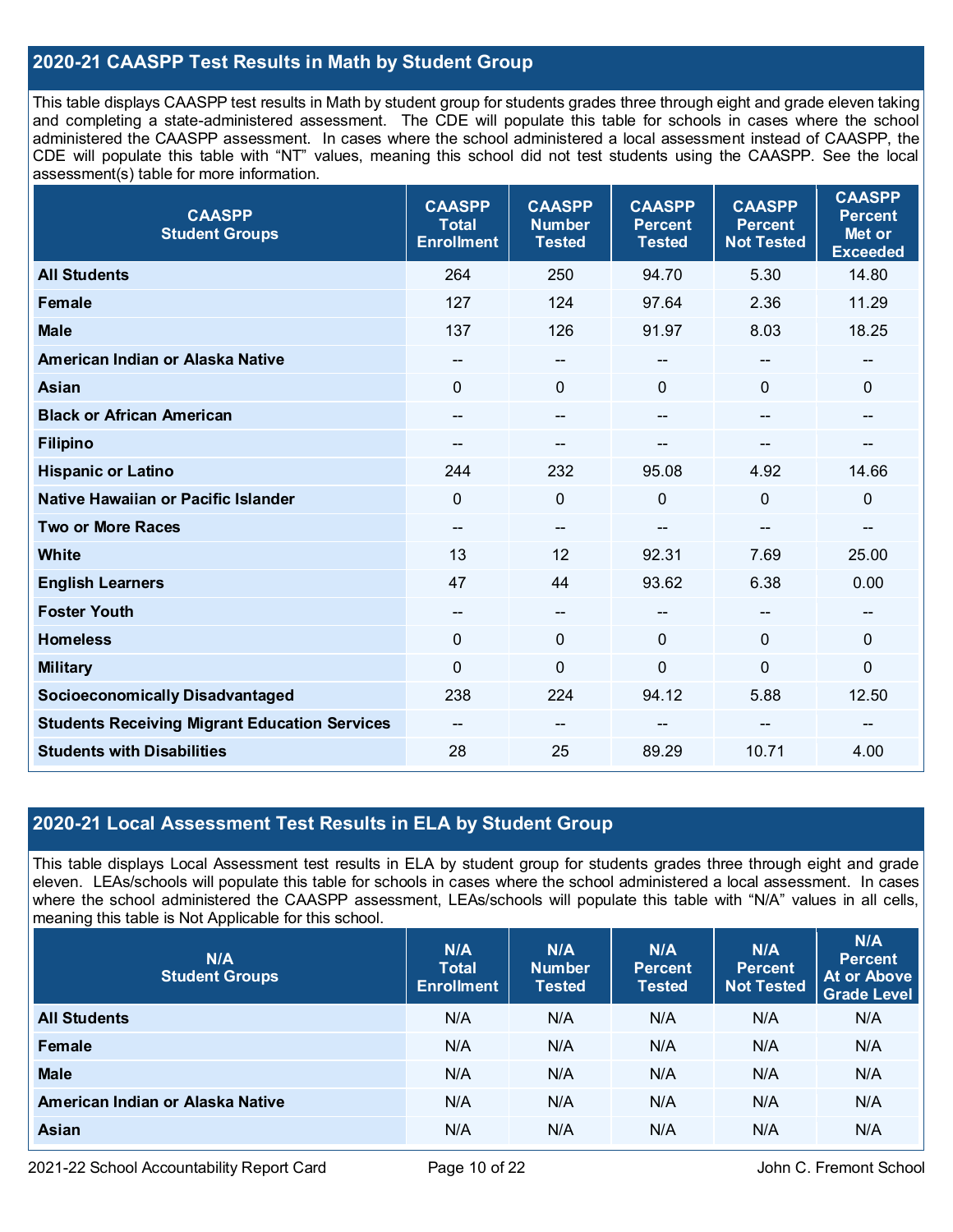| <b>Black or African American</b>                                                          | N/A | N/A | N/A | N/A | N/A |
|-------------------------------------------------------------------------------------------|-----|-----|-----|-----|-----|
| <b>Filipino</b>                                                                           | N/A | N/A | N/A | N/A | N/A |
| <b>Hispanic or Latino</b>                                                                 | N/A | N/A | N/A | N/A | N/A |
| Native Hawaiian or Pacific Islander                                                       | N/A | N/A | N/A | N/A | N/A |
| <b>Two or More Races</b>                                                                  | N/A | N/A | N/A | N/A | N/A |
| <b>White</b>                                                                              | N/A | N/A | N/A | N/A | N/A |
| <b>English Learners</b>                                                                   | N/A | N/A | N/A | N/A | N/A |
| <b>Foster Youth</b>                                                                       | N/A | N/A | N/A | N/A | N/A |
| <b>Homeless</b>                                                                           | N/A | N/A | N/A | N/A | N/A |
| <b>Military</b>                                                                           | N/A | N/A | N/A | N/A | N/A |
| <b>Socioeconomically Disadvantaged</b>                                                    | N/A | N/A | N/A | N/A | N/A |
| <b>Students Receiving Migrant Education Services</b>                                      | N/A | N/A | N/A | N/A | N/A |
| <b>Students with Disabilities</b>                                                         | N/A | N/A | N/A | N/A | N/A |
| *At or above the grade-level standard in the context of the local assessment administered |     |     |     |     |     |

\*At or above the grade-level standard in the context of the local assessment administered.

## **2020-21 Local Assessment Test Results in Math by Student Group**

This table displays Local Assessment test results in Math by student group for students grades three through eight and grade eleven. LEAs/schools will populate this table for schools in cases where the school administered a local assessment. In cases where the school administered the CAASPP assessment, LEAs/schools will populate this table with "N/A" values in all cells, meaning this table is Not Applicable for this school.

| N/A<br><b>Student Groups</b>                         | N/A<br><b>Total</b><br><b>Enrollment</b> | N/A<br><b>Number</b><br><b>Tested</b> | N/A<br><b>Percent</b><br><b>Tested</b> | N/A<br><b>Percent</b><br><b>Not Tested</b> | N/A<br><b>Percent</b><br><b>At or Above</b><br><b>Grade Level</b> |
|------------------------------------------------------|------------------------------------------|---------------------------------------|----------------------------------------|--------------------------------------------|-------------------------------------------------------------------|
| <b>All Students</b>                                  | N/A                                      | N/A                                   | N/A                                    | N/A                                        | N/A                                                               |
| <b>Female</b>                                        | N/A                                      | N/A                                   | N/A                                    | N/A                                        | N/A                                                               |
| <b>Male</b>                                          | N/A                                      | N/A                                   | N/A                                    | N/A                                        | N/A                                                               |
| American Indian or Alaska Native                     | N/A                                      | N/A                                   | N/A                                    | N/A                                        | N/A                                                               |
| <b>Asian</b>                                         | N/A                                      | N/A                                   | N/A                                    | N/A                                        | N/A                                                               |
| <b>Black or African American</b>                     | N/A                                      | N/A                                   | N/A                                    | N/A                                        | N/A                                                               |
| <b>Filipino</b>                                      | N/A                                      | N/A                                   | N/A                                    | N/A                                        | N/A                                                               |
| <b>Hispanic or Latino</b>                            | N/A                                      | N/A                                   | N/A                                    | N/A                                        | N/A                                                               |
| Native Hawaiian or Pacific Islander                  | N/A                                      | N/A                                   | N/A                                    | N/A                                        | N/A                                                               |
| <b>Two or More Races</b>                             | N/A                                      | N/A                                   | N/A                                    | N/A                                        | N/A                                                               |
| <b>White</b>                                         | N/A                                      | N/A                                   | N/A                                    | N/A                                        | N/A                                                               |
| <b>English Learners</b>                              | N/A                                      | N/A                                   | N/A                                    | N/A                                        | N/A                                                               |
| <b>Foster Youth</b>                                  | N/A                                      | N/A                                   | N/A                                    | N/A                                        | N/A                                                               |
| <b>Homeless</b>                                      | N/A                                      | N/A                                   | N/A                                    | N/A                                        | N/A                                                               |
| <b>Military</b>                                      | N/A                                      | N/A                                   | N/A                                    | N/A                                        | N/A                                                               |
| <b>Socioeconomically Disadvantaged</b>               | N/A                                      | N/A                                   | N/A                                    | N/A                                        | N/A                                                               |
| <b>Students Receiving Migrant Education Services</b> | N/A                                      | N/A                                   | N/A                                    | N/A                                        | N/A                                                               |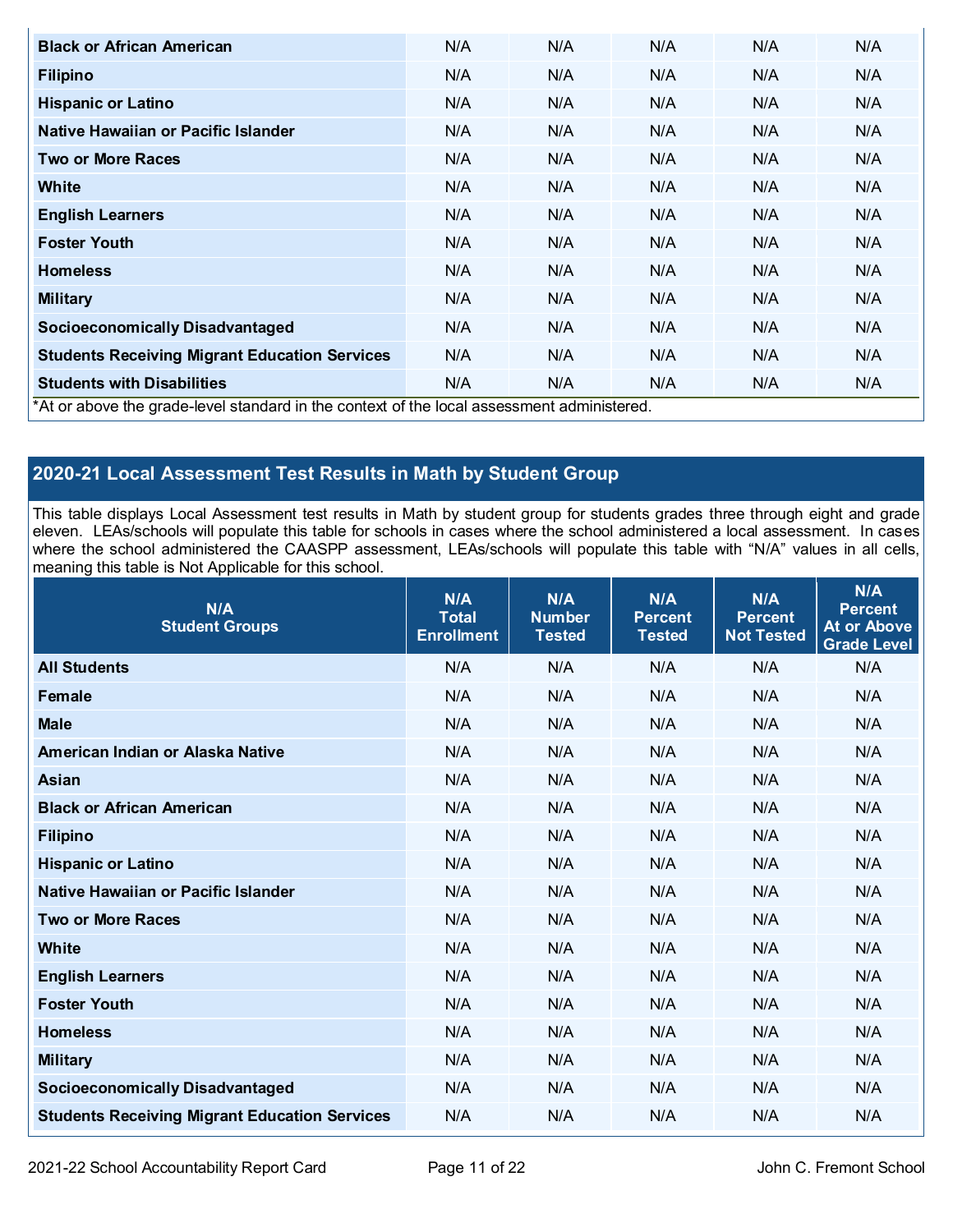| <b>Students with Disabilities</b>                                                                 | N/A | N/A | N/A | N/A | N/A |  |  |
|---------------------------------------------------------------------------------------------------|-----|-----|-----|-----|-----|--|--|
| $*$ $\wedge$ ar above the arade lovel standard in the context of the lead coses ment administered |     |     |     |     |     |  |  |

\*At or above the grade-level standard in the context of the local assessment administered.

#### **CAASPP Test Results in Science for All Students**

This table displays the percentage of all students grades five, eight, and High School meeting or exceeding the State Standard.

The 2019-2020 data cells with N/A values indicate that the 2019-2020 data are not available due to the COVID-19 pandemic and resulting summative testing suspension. The Executive Order N-30-20 was issued which waived the assessment, accountability, and reporting requirements for the 2019-2020 school year.

For any 2020-2021 data cells with N/T values indicate that this school did not test students using the CAASPP Science.

| <b>Subject</b>                                  | School  | <b>School</b> | <b>District</b> | <b>District</b> | <b>State</b>           | <b>State</b> |
|-------------------------------------------------|---------|---------------|-----------------|-----------------|------------------------|--------------|
|                                                 | 2019-20 | 2020-21       | 2019-20         | $2020 - 21$     | $\blacksquare$ 2019-20 | 2020-21      |
| <b>Science</b><br>(grades 5, 8 and high school) | N/A     | NT            | N/A             | 11 71           | N/A                    | 28.72        |

#### **2020-21 CAASPP Test Results in Science by Student Group**

This table displays CAASPP test results in Science by student group for students grades five, eight, and High School. For any data cells with N/T values indicate that this school did not test students using the CAASPP Science.

| <b>Student Group</b>                                 | <b>Total</b><br><b>Enrollment</b> | <b>Number</b><br><b>Tested</b> | <b>Percent</b><br><b>Tested</b> | <b>Percent</b><br><b>Not Tested</b> | <b>Percent</b><br>Met or<br><b>Exceeded</b> |
|------------------------------------------------------|-----------------------------------|--------------------------------|---------------------------------|-------------------------------------|---------------------------------------------|
| <b>All Students</b>                                  | <b>NT</b>                         | <b>NT</b>                      | <b>NT</b>                       | <b>NT</b>                           | <b>NT</b>                                   |
| <b>Female</b>                                        | <b>NT</b>                         | <b>NT</b>                      | <b>NT</b>                       |                                     |                                             |
| <b>Male</b>                                          | <b>NT</b>                         | <b>NT</b>                      | <b>NT</b>                       |                                     |                                             |
| American Indian or Alaska Native                     | <b>NT</b>                         | <b>NT</b>                      | <b>NT</b>                       | <b>NT</b>                           | <b>NT</b>                                   |
| <b>Asian</b>                                         | <b>NT</b>                         | <b>NT</b>                      | <b>NT</b>                       | <b>NT</b>                           | <b>NT</b>                                   |
| <b>Black or African American</b>                     | <b>NT</b>                         | <b>NT</b>                      | <b>NT</b>                       | <b>NT</b>                           | <b>NT</b>                                   |
| <b>Filipino</b>                                      | <b>NT</b>                         | <b>NT</b>                      | <b>NT</b>                       | <b>NT</b>                           | <b>NT</b>                                   |
| <b>Hispanic or Latino</b>                            | <b>NT</b>                         | <b>NT</b>                      | <b>NT</b>                       | <b>NT</b>                           | <b>NT</b>                                   |
| Native Hawaiian or Pacific Islander                  | <b>NT</b>                         | <b>NT</b>                      | <b>NT</b>                       | <b>NT</b>                           | <b>NT</b>                                   |
| <b>Two or More Races</b>                             | <b>NT</b>                         | <b>NT</b>                      | <b>NT</b>                       | <b>NT</b>                           | <b>NT</b>                                   |
| <b>White</b>                                         | <b>NT</b>                         | <b>NT</b>                      | <b>NT</b>                       | <b>NT</b>                           | <b>NT</b>                                   |
| <b>English Learners</b>                              | <b>NT</b>                         | <b>NT</b>                      | <b>NT</b>                       | <b>NT</b>                           | <b>NT</b>                                   |
| <b>Foster Youth</b>                                  | <b>NT</b>                         | <b>NT</b>                      | <b>NT</b>                       | <b>NT</b>                           | <b>NT</b>                                   |
| <b>Homeless</b>                                      | <b>NT</b>                         | <b>NT</b>                      | <b>NT</b>                       | <b>NT</b>                           | <b>NT</b>                                   |
| <b>Military</b>                                      | <b>NT</b>                         | <b>NT</b>                      | <b>NT</b>                       | <b>NT</b>                           | <b>NT</b>                                   |
| <b>Socioeconomically Disadvantaged</b>               | <b>NT</b>                         | <b>NT</b>                      | <b>NT</b>                       | <b>NT</b>                           | <b>NT</b>                                   |
| <b>Students Receiving Migrant Education Services</b> | <b>NT</b>                         | <b>NT</b>                      | <b>NT</b>                       | <b>NT</b>                           | <b>NT</b>                                   |
| <b>Students with Disabilities</b>                    | <b>NT</b>                         | <b>NT</b>                      | <b>NT</b>                       | <b>NT</b>                           | <b>NT</b>                                   |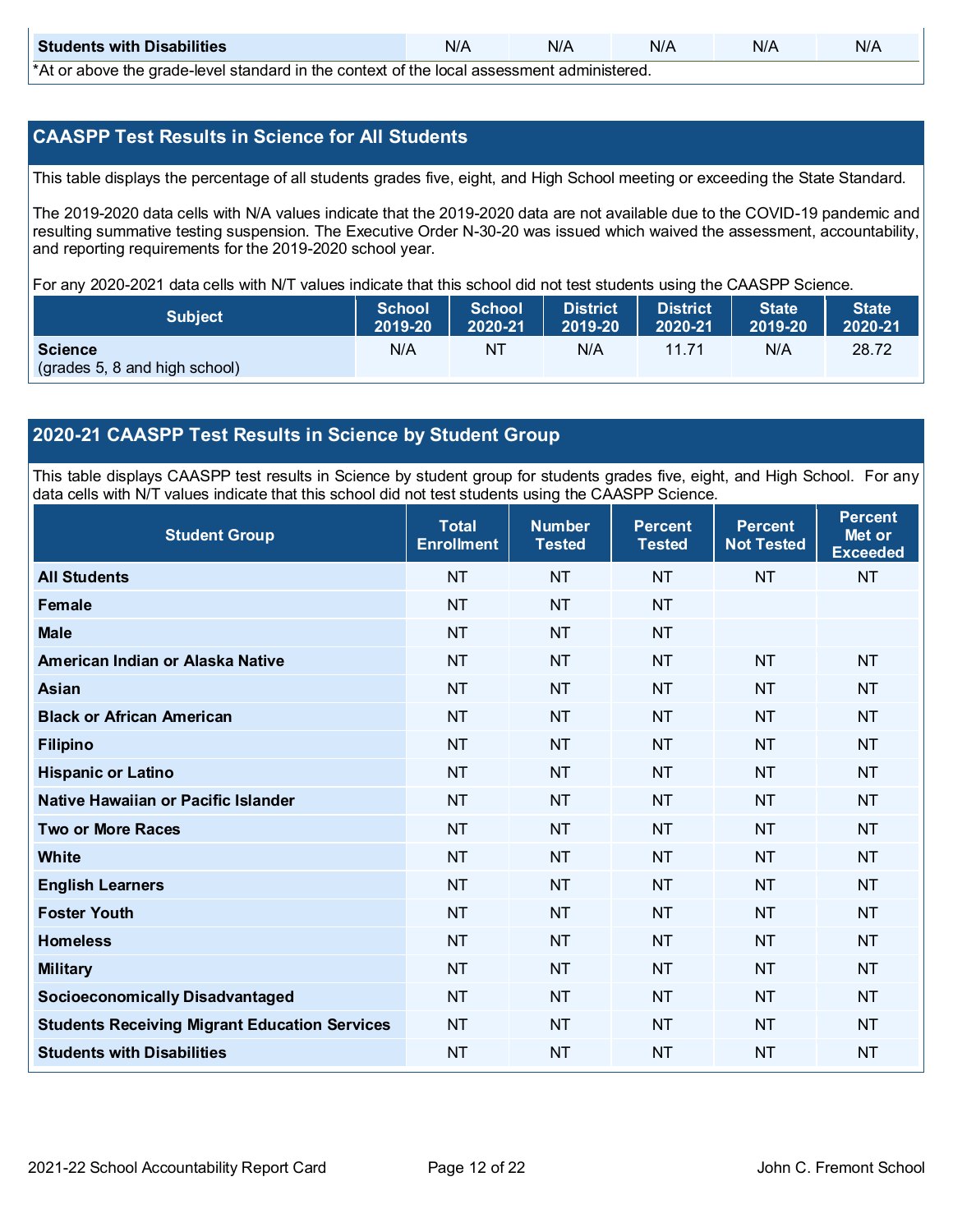# **B. Pupil Outcomes State Priority: Other Pupil Outcomes**

The SARC provides the following information relevant to the State priority: Other Pupil Outcomes (Priority 8): Pupil outcomes in the subject area of physical education.

#### **2020-21 California Physical Fitness Test Results**

Due to the COVID-19 crisis, the Physical Fitness Test was suspended during the 2020-2021 school year and therefore no data are reported and each cell in this table is populated with "N/A."

| <b>Grade Level</b> | <b>Four of Six Fitness Standards</b> | Five of Six Fitness Standards   Six of Six Fitness Standards | Percentage of Students Meeting Percentage of Students Meeting Percentage of Students Meeting |
|--------------------|--------------------------------------|--------------------------------------------------------------|----------------------------------------------------------------------------------------------|
| Grade 5            | N/A                                  | N/A                                                          | N/A                                                                                          |
| Grade 7            | N/A                                  | N/A                                                          | N/A                                                                                          |
| Grade 9            | N/A                                  | N/A                                                          | N/A                                                                                          |

# **C. Engagement State Priority: Parental Involvement**

The SARC provides the following information relevant to the State priority: Parental Involvement (Priority 3): Efforts the school district makes to seek parent input in making decisions regarding the school district and at each school site.

#### **2021-22 Opportunities for Parental Involvement**

General parental support and community support are critical factors that influence the success of any school. We are proud of the partnership we have formed with our parents and will continue to serve the needs of our community by providing every child with a comprehensive and challenging educational program. The School Site Council (SSC) meets the first Thursday of every month at 3:30 pm and the English Language Advisory Committee (ELAC) meets the first Thursday of every month immediately following the School Site Council meeting. Both parent committees welcome all parents. These meetings cover a variety of topics including instructional goals, instructional materials, Common Core State Standards (CCSS) shifts, educational technology, and the planning, implementation, and evaluation of federal programs including Title I and Title III. The District holds a monthly District English Learner Advisory Committee (DELAC); each school site has one representative on the committee to be a liaison between the school site and the district and to advise the district on issues related to English Learners.

At the beginning of each school year, the school hosted a Back-to-School night. Parent conferences are held at the end of the first and second trimesters to discuss their student's academic progress. The School also holds various open houses, concerts, Literacy Nights, and other various school-wide events where parents are encouraged to attend. The school encourages all parents to become involved and attend all parent meetings and school events.

We have limited ability to have parents come on campus. In the event things change, there are events on campus, volunteering, or field trips that parents are invited to participate in.

Parental input is important to the continued success of John C. Fremont Elementary. For information on parent involvement opportunities, please contact Pearl Prins the school at 559-992-8883 ex 3221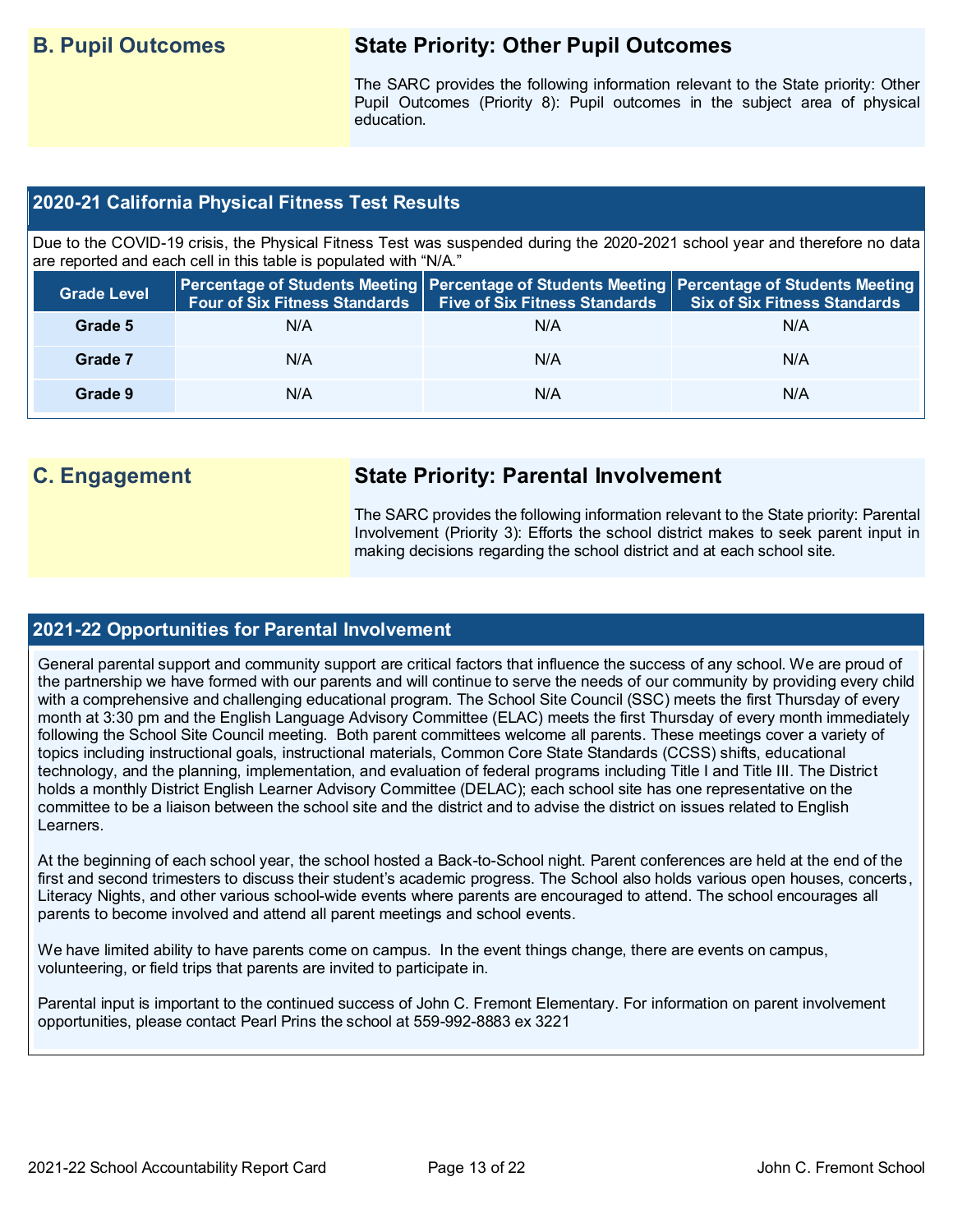## **2020-21 Chronic Absenteeism by Student Group**

| <b>Student Group</b>                                 | <b>Cumulative</b><br><b>Enrollment</b> | <b>Chronic</b><br><b>Absenteeism</b><br><b>Eligible Enrollment</b> | <b>Chronic</b><br><b>Absenteeism</b><br><b>Count</b> | <b>Chronic</b><br><b>Absenteeism</b><br><b>Rate</b> |
|------------------------------------------------------|----------------------------------------|--------------------------------------------------------------------|------------------------------------------------------|-----------------------------------------------------|
| <b>All Students</b>                                  | 553                                    | 539                                                                | 174                                                  | 32.3                                                |
| <b>Female</b>                                        | 272                                    | 264                                                                | 73                                                   | 27.7                                                |
| <b>Male</b>                                          | 281                                    | 275                                                                | 101                                                  | 36.7                                                |
| American Indian or Alaska Native                     | 1                                      | 1                                                                  | 1                                                    | 100.0                                               |
| <b>Asian</b>                                         |                                        | 1                                                                  | $\Omega$                                             | 0.0                                                 |
| <b>Black or African American</b>                     | 11                                     | 11                                                                 | 5                                                    | 45.5                                                |
| <b>Filipino</b>                                      | 1                                      | $\mathbf{1}$                                                       | 1                                                    | 100.0                                               |
| <b>Hispanic or Latino</b>                            | 508                                    | 496                                                                | 157                                                  | 31.7                                                |
| Native Hawaiian or Pacific Islander                  | 1                                      | $\mathbf{1}$                                                       | 0                                                    | 0.0                                                 |
| <b>Two or More Races</b>                             | 4                                      | $\overline{4}$                                                     | 1                                                    | 25.0                                                |
| <b>White</b>                                         | 26                                     | 24                                                                 | 9                                                    | 37.5                                                |
| <b>English Learners</b>                              | 113                                    | 108                                                                | 26                                                   | 24.1                                                |
| <b>Foster Youth</b>                                  | 10                                     | $6\phantom{1}$                                                     | $\overline{2}$                                       | 33.3                                                |
| <b>Homeless</b>                                      | 4                                      | 3                                                                  | 3                                                    | 100.0                                               |
| <b>Socioeconomically Disadvantaged</b>               | 518                                    | 506                                                                | 166                                                  | 32.8                                                |
| <b>Students Receiving Migrant Education Services</b> | 7                                      | $\overline{7}$                                                     | $\Omega$                                             | 0.0                                                 |
| <b>Students with Disabilities</b>                    | 56                                     | 55                                                                 | 21                                                   | 38.2                                                |

# **C. Engagement State Priority: School Climate**

The SARC provides the following information relevant to the State priority: School Climate (Priority 6):

- Pupil suspension rates;
- Pupil expulsion rates; and
- Other local measures on the sense of safety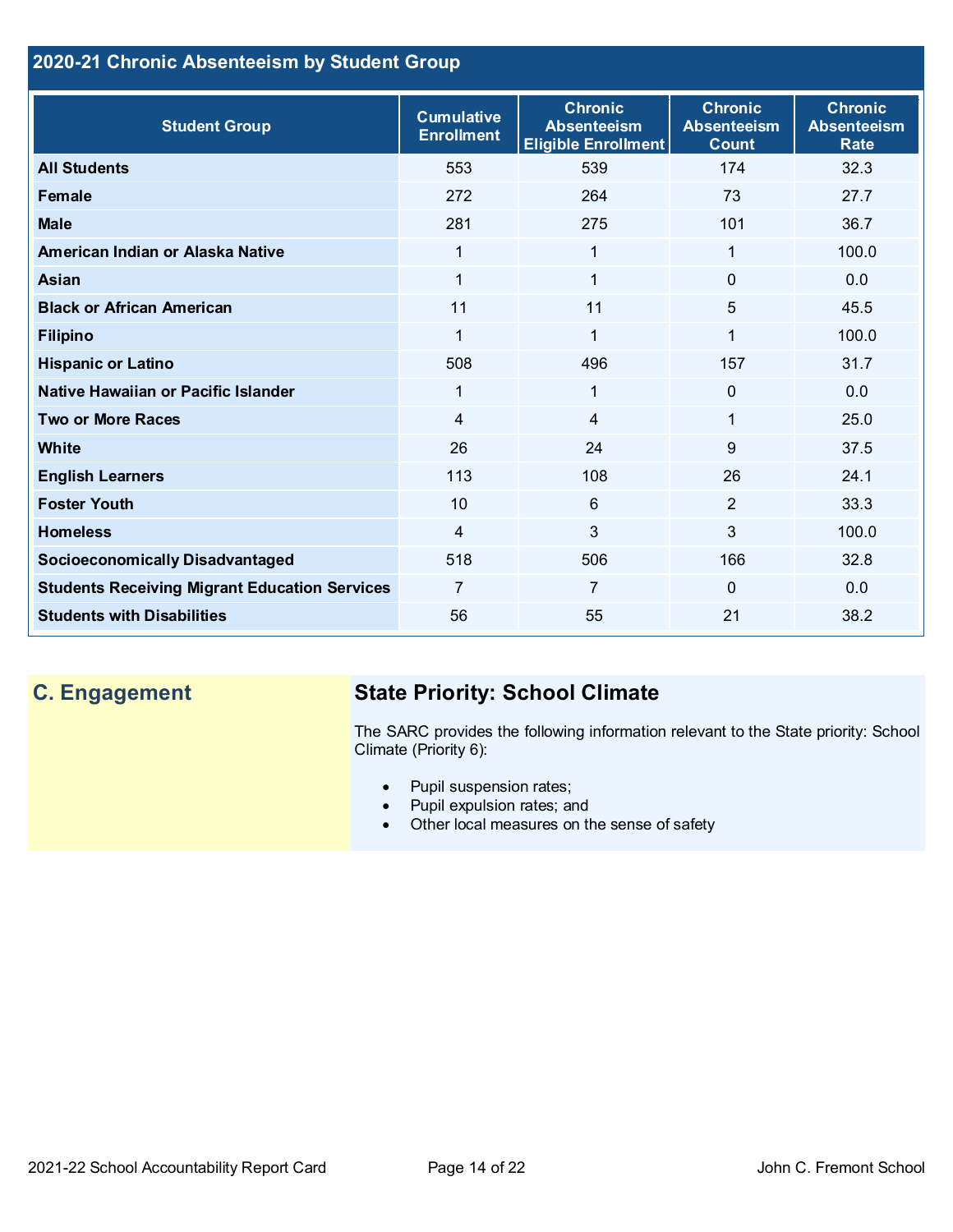#### **Suspensions and Expulsions**

This table displays suspensions and expulsions data collected between July through June, each full school year respectively. Data collected during the 2020-21 school year may not be comparable to earlier years of this collection due to differences in learning mode instruction in response to the COVID-19 pandemic.

| <b>Subject</b>     | <b>School</b><br>2018-19 | <b>School</b><br>2020-21 | <b>District</b><br>2018-19 | <b>District</b><br>2020-21 | <b>State</b><br>2018-19 | <b>State</b><br>2020-21 |
|--------------------|--------------------------|--------------------------|----------------------------|----------------------------|-------------------------|-------------------------|
| <b>Suspensions</b> | 2.33                     | 0.18                     | 5.35                       | 2.55                       | 3.47                    | 0.20                    |
| <b>Expulsions</b>  | 0.00                     | 0.00                     | 0.39                       | 0.17                       | 0.08                    | 0.00                    |

This table displays suspensions and expulsions data collected between July through February, partial school year due to the COVID-19 pandemic. The 2019-2020 suspensions and expulsions rate data are not comparable to other year data because the 2019-2020 school year is a partial school year due to the COVID-19 crisis. As such, it would be inappropriate to make any comparisons in rates of suspensions and expulsions in the 2019-2020 school year compared to other school years.

| <b>Subject</b>     | <b>School</b><br>2019-20 | <b>District</b><br>2019-20 | <b>State</b><br>2019-20 |
|--------------------|--------------------------|----------------------------|-------------------------|
| <b>Suspensions</b> | 0.54                     | 3.36                       | 2.45                    |
| <b>Expulsions</b>  | 0.00                     | 0.09                       | 0.05                    |

#### **2020-21 Suspensions and Expulsions by Student Group**

| <b>Student Group</b>                                 | <b>Suspensions Rate</b> | <b>Expulsions Rate</b> |
|------------------------------------------------------|-------------------------|------------------------|
| <b>All Students</b>                                  | 0.18                    | 0.00                   |
| <b>Female</b>                                        | 0.00                    | 0.00                   |
| <b>Male</b>                                          | 0.36                    | 0.00                   |
| American Indian or Alaska Native                     | 0.00                    | 0.00                   |
| Asian                                                | 0.00                    | 0.00                   |
| <b>Black or African American</b>                     | 0.00                    | 0.00                   |
| <b>Filipino</b>                                      | 0.00                    | 0.00                   |
| <b>Hispanic or Latino</b>                            | 0.20                    | 0.00                   |
| Native Hawaiian or Pacific Islander                  | 0.00                    | 0.00                   |
| <b>Two or More Races</b>                             | 0.00                    | 0.00                   |
| White                                                | 0.00                    | 0.00                   |
| <b>English Learners</b>                              | 0.00                    | 0.00                   |
| <b>Foster Youth</b>                                  | 0.00                    | 0.00                   |
| <b>Homeless</b>                                      | 0.00                    | 0.00                   |
| <b>Socioeconomically Disadvantaged</b>               |                         |                        |
| <b>Students Receiving Migrant Education Services</b> | 0.00                    | 0.00                   |
| <b>Students with Disabilities</b>                    |                         |                        |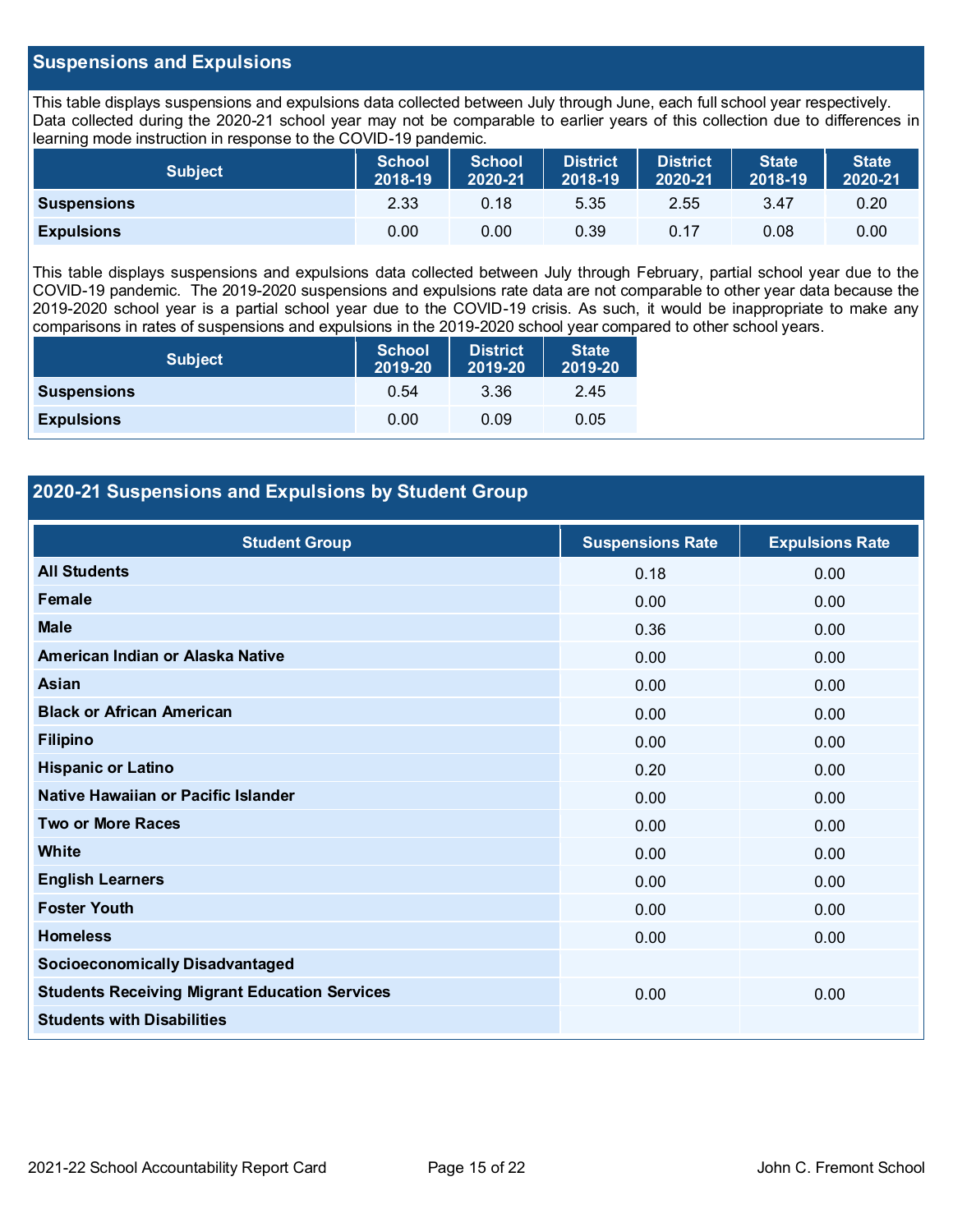#### **2021-22 School Safety Plan**

Fremont Elementary has a School Safety Plan, which includes a School Crisis Intervention Plan. Both plans are reviewed and updated annually by staff and parents. The School Safety Plan is available for parent review in the school office. Local law enforcement agencies have worked closely with school and District personnel to develop effective responses in the event of emergencies. Fire, earthquake, and lockdown drills are held periodically to provide practice for students and staff. A Campus Safety liaison is involved in all safety drills and assists the site when needed. Additionally, campus safety is promoted by the use of campus supervisors, before school, after school and during the lunch periods. In compliance with CUSD policy, all campus visitors are required to check in at the office and obtain a visitor's badge, which must be worn at all times. During this unprecedented time parents are not able to come on campus like they did last year since they are not able to come onto campus, volunteer, or attend field trips.

# **D. Other SARC Information Information Required in the SARC**

The information in this section is required to be in the SARC but is not included in the state priorities for LCFF.

#### **2018-19 Elementary Average Class Size and Class Size Distribution**

This table displays the 2018-19 average class size and class size distribution. The columns titled "Number of Classes" indicates how many classes fall into each size category (a range of total students per class). The "Other" category is for multigrade level classes.

| <b>Grade Level</b> | <b>Average</b><br><b>Class Size</b> | 1-20 Students | Number of Classes with   Number of Classes with   Number of Classes with<br>21-32 Students | 33+ Students |
|--------------------|-------------------------------------|---------------|--------------------------------------------------------------------------------------------|--------------|
| n.                 |                                     |               |                                                                                            |              |
|                    |                                     |               |                                                                                            |              |
|                    | 22                                  |               | 12                                                                                         |              |
|                    | 22                                  |               | 11                                                                                         |              |
|                    |                                     |               |                                                                                            |              |
| 5                  |                                     |               |                                                                                            |              |
| о                  |                                     |               |                                                                                            |              |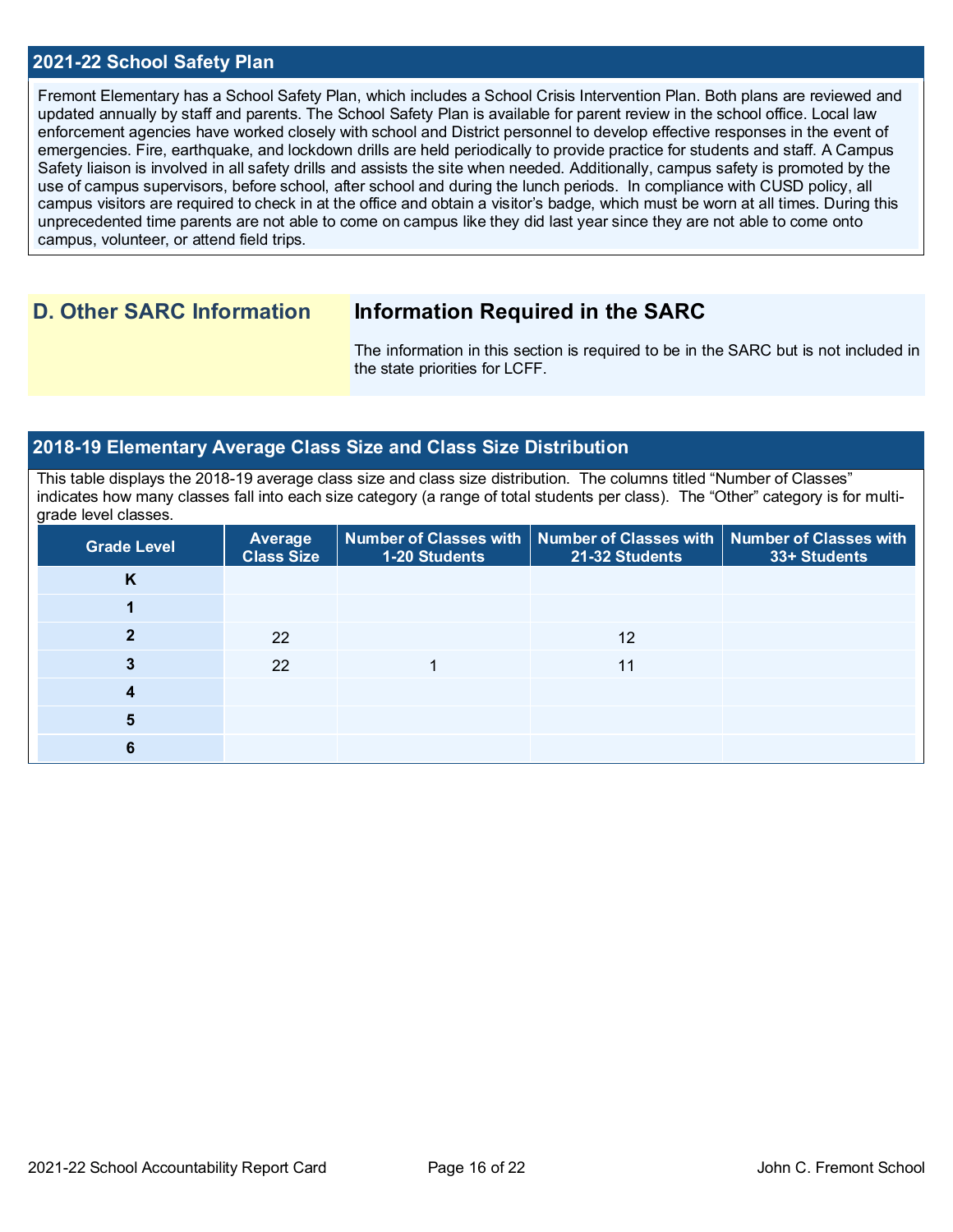#### **2019-20 Elementary Average Class Size and Class Size Distribution**

This table displays the 2019-20 average class size and class size distribution. The columns titled "Number of Classes" indicates how many classes fall into each size category (a range of total students per class). The "Other" category is for multi-grade level classes.

| <b>Grade Level</b> | Average<br><b>Class Size</b> | 1-20 Students | Number of Classes with   Number of Classes with   Number of Classes with<br>21-32 Students | 33+ Students |
|--------------------|------------------------------|---------------|--------------------------------------------------------------------------------------------|--------------|
| K                  |                              |               |                                                                                            |              |
|                    |                              |               |                                                                                            |              |
|                    | 23                           |               | 11                                                                                         |              |
|                    | 24                           |               | 11                                                                                         |              |
| 4                  |                              |               |                                                                                            |              |
| 5                  |                              |               |                                                                                            |              |
| 6                  |                              |               |                                                                                            |              |
| <b>Other</b>       | 8                            |               |                                                                                            |              |

#### **2020-21 Elementary Average Class Size and Class Size Distribution**

This table displays the 2020-21 average class size and class size distribution. The columns titled "Number of Classes" indicates how many classes fall into each size category (a range of total students per class). The "Other" category is for multi-grade level classes.

| <b>Grade Level</b> | Average<br><b>Class Size</b> | 1-20 Students | Number of Classes with   Number of Classes with   Number of Classes with<br>21-32 Students | 33+ Students |
|--------------------|------------------------------|---------------|--------------------------------------------------------------------------------------------|--------------|
| K                  |                              |               |                                                                                            |              |
|                    |                              |               |                                                                                            |              |
| 2                  | 23                           |               | 11                                                                                         |              |
| 3                  | 24                           |               | 11                                                                                         |              |
| 4                  |                              |               |                                                                                            |              |
| 5                  |                              |               |                                                                                            |              |
| 6                  |                              |               |                                                                                            |              |
| <b>Other</b>       | 10                           |               |                                                                                            |              |

### **2020-21 Ratio of Pupils to Academic Counselor**

This table displays the ratio of pupils to Academic Counselor. One full time equivalent (FTE) equals one staff member working full time; one FTE could also represent two staff members who each work 50 percent of full time.

| <b>Title</b>                        | Ratio |
|-------------------------------------|-------|
| <b>Pupils to Academic Counselor</b> |       |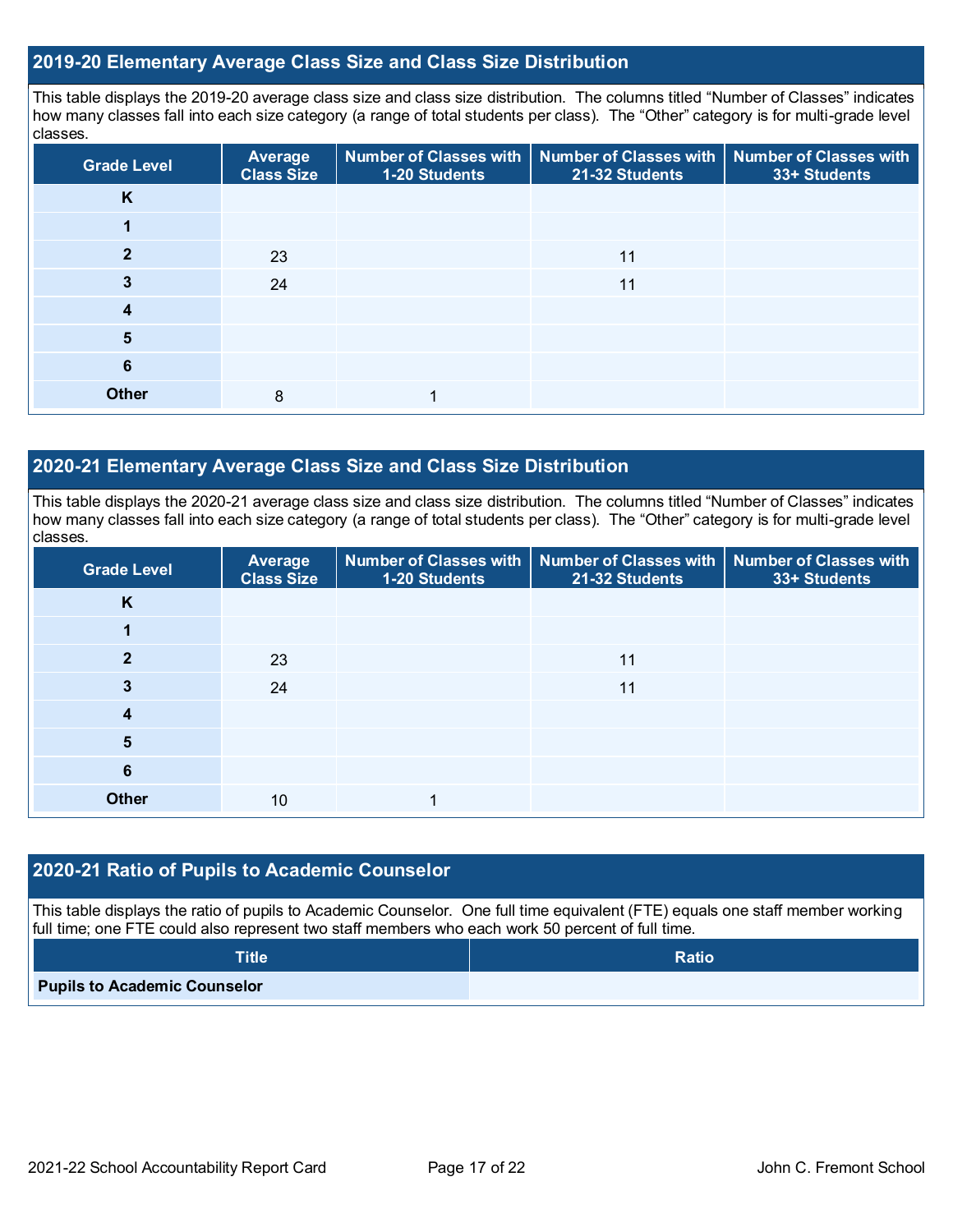#### **2020-21 Student Support Services Staff**

This table displays the number of FTE support staff assigned to this school. One full time equivalent (FTE) equals one staff member working full time; one FTE could also represent two staff members who each work 50 percent of full time.

| <b>Title</b>                                                         | <b>Number of FTE Assigned to School</b> |
|----------------------------------------------------------------------|-----------------------------------------|
| <b>Counselor (Academic, Social/Behavioral or Career Development)</b> | 0                                       |
| Library Media Teacher (Librarian)                                    | $\mathbf{0}$                            |
| Library Media Services Staff (Paraprofessional)                      | $\Omega$                                |
| <b>Psychologist</b>                                                  | $\Omega$                                |
| <b>Social Worker</b>                                                 | $\Omega$                                |
| <b>Speech/Language/Hearing Specialist</b>                            | $\Omega$                                |
| <b>Resource Specialist (non-teaching)</b>                            | $\Omega$                                |

#### **2019-20 Expenditures Per Pupil and School Site Teacher Salaries**

This table displays the 2019-20 expenditures per pupil and average teach salary for this school. Cells with N/A values do not require data.

| <b>Level</b>                                         | <b>Total</b><br><b>Expenditures</b><br><b>Per Pupil</b> | <b>Expenditures</b><br><b>Per Pupil</b><br>(Restricted) | <b>Expenditures</b><br><b>Per Pupil</b><br>(Unrestricted) | Average<br><b>Teacher</b><br><b>Salary</b> |
|------------------------------------------------------|---------------------------------------------------------|---------------------------------------------------------|-----------------------------------------------------------|--------------------------------------------|
| <b>School Site</b>                                   | \$12,431                                                | \$641                                                   | \$11,790                                                  | \$72,469.33                                |
| <b>District</b>                                      | N/A                                                     | N/A                                                     | \$12,286                                                  | \$77,706                                   |
| <b>Percent Difference - School Site and District</b> | N/A                                                     | N/A                                                     | $-4.1$                                                    | $-7.0$                                     |
| <b>State</b>                                         |                                                         |                                                         | \$8,444                                                   | \$77,042                                   |
| <b>Percent Difference - School Site and State</b>    | N/A                                                     | N/A                                                     | 33.1                                                      | $-6.1$                                     |

#### **2020-21 Types of Services Funded**

John C. Fremont Elementary provides reading intervention for students throughout the day.

Tier 1 All students are placed in a general education classroom or special day classroom. (Tier 3)

Students who are identified for reading intervention using the Developmental Reading Assessment (DRA) and STAR reading tests and Math, Imagine Learning, Reflex Math, Freckle Math., SuccessMaker Staff uses Achievement Teams to look at DATA to improve instruction

Tier 2 Reading intervention teacher or reading intervention paraprofessionals to receive additional small-group instruction that includes: phonics, decoding, blending and comprehension. This reading support outside of the regular classroom is provided daily. Reading intervention includes Orton Gillingham and EBIL phonics instruction. Math intervention includes small group instruction and Successmaker for Math.

Students who are identified for additional math support using the latest grade-level assessment receive help from the math intervention teacher.

The school also provides instructional support for teachers in the form of professional development and in-class coaching from the school's Academic Literacy Coach and Instructional Technology Coach.

Students that need emotional support have counselors that meet individual and one on one. Other supports include Social and Emotional support using Second Step and Capturing Kids Hearts. Our counselors teach mindfulness to students and staff. The school also provides instructional support for instructional aide, yard supervisors and office staff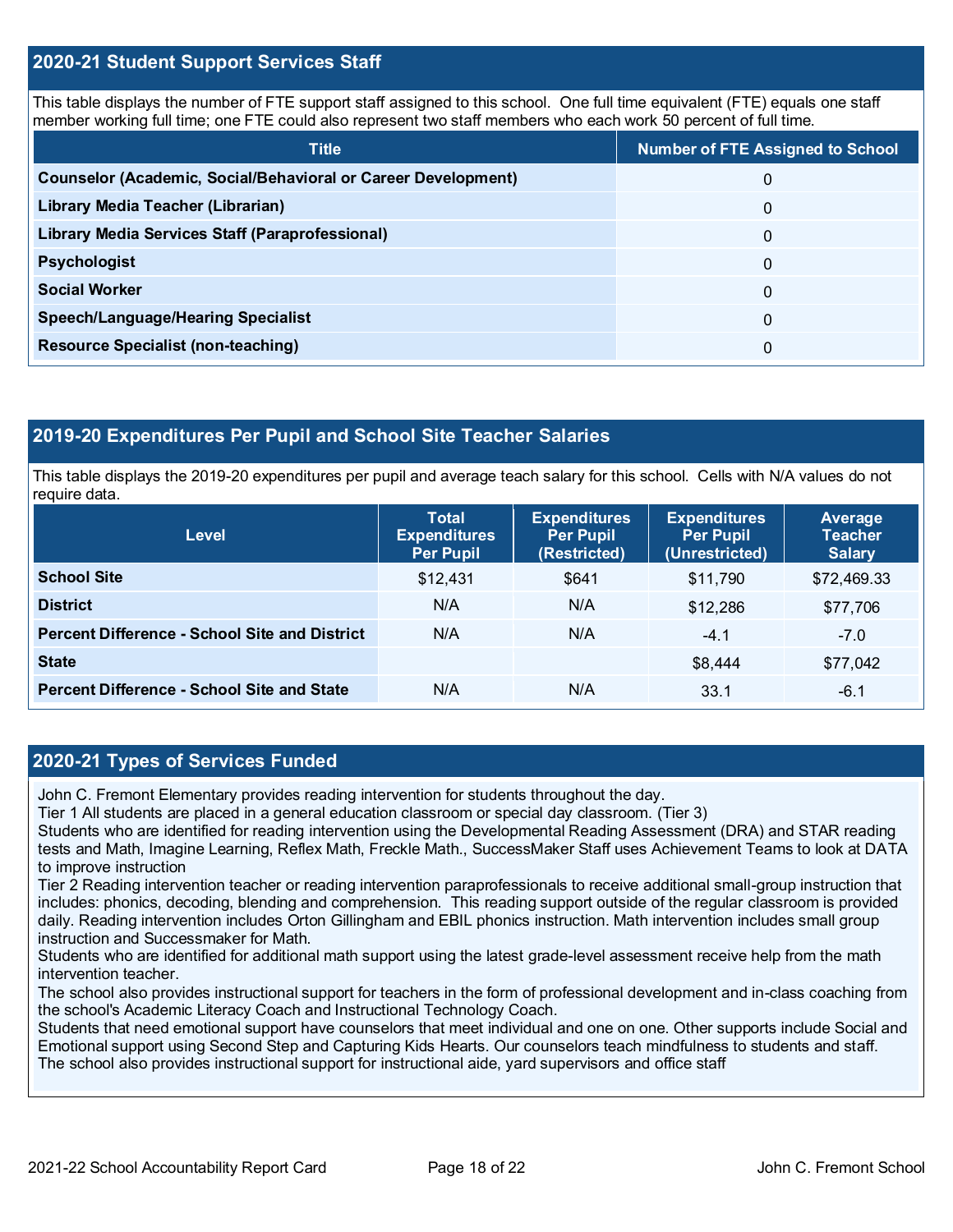#### **2019-20 Teacher and Administrative Salaries**

This table displays the 2019-20 Teacher and Administrative salaries. For detailed information on salaries, see the CDE Certification Salaries & Benefits web page at [http://www.cde.ca.gov/ds/fd/cs/.](http://www.cde.ca.gov/ds/fd/cs/)

| Category                                             | <b>District</b><br><b>Amount</b> | <b>State Average</b><br>for Districts<br>in Same Category |
|------------------------------------------------------|----------------------------------|-----------------------------------------------------------|
| <b>Beginning Teacher Salary</b>                      | \$56,742                         | \$48,119                                                  |
| <b>Mid-Range Teacher Salary</b>                      | \$79,410                         | \$74,665                                                  |
| <b>Highest Teacher Salary</b>                        | \$105,563                        | \$98,160                                                  |
| <b>Average Principal Salary (Elementary)</b>         | \$122,227                        | \$118,542                                                 |
| <b>Average Principal Salary (Middle)</b>             | \$127,558                        | \$125,068                                                 |
| <b>Average Principal Salary (High)</b>               | \$136,694                        | \$133,516                                                 |
| <b>Superintendent Salary</b>                         | \$165,250                        | \$194,199                                                 |
| <b>Percent of Budget for Teacher Salaries</b>        | 31%                              | 31%                                                       |
| <b>Percent of Budget for Administrative Salaries</b> | 5%                               | 6%                                                        |

#### **Professional Development**

Professional development is an ongoing activity that is offered to ensure that the Fremont staff keeps informed of new learning strategies, innovative teaching techniques, and the newest technology in the field of education.

A weekly staff development opportunity is provided for the teachers on Wednesdays. Students are released early so staff has time to collaborate, coordinate, and work as an entire staff and grade level on aligning curriculum to instruction, analyze data from assessments, weave the student use of technology into instruction and map out curriculum to be taught. Students continue to show growth due to our committed staff and their increased knowledge gained through staff development that is offered both at the District and site level.

Each month we go over English Language teaching strategies including Writing Strategies.

One time a month we review data on testing and applications

One time each month we get training in Online applications (SeeSaw, Imagine Learning, Reflex)

PBIS We have had training in understanding emotional issues and students and how to handle them. We bought a new curriculum on Social Emotional Training, Second Step and Capturing Kids Hearts

We continue to use the training of Achievement Teams looked at data and improve instruction. These teachers now train the rest of the staff

NTI training for teachers induction is given to teachers that have completed all college work and are in their first years of teaching. They have a mentor that takes them through this process.

Several programs to help students progress in reading and math were purchased along with professional development for teachers (MyOn, Freckle Math, Imagine Reading, STAR Math, Reflex, Rosetta Stone), Paraprofessionals were trained in **Successmaker** 

The Secretaries have had training on office management, program usage, and effective data input and various responsibilities to run an effective office.

All staff was given online classes on Mandated reporting, school expectations, safety and how to avoid harassment in the workplace.

Instructional Aides and yard supervisors meet monthly to review safety concerns and any areas that need training. Staff was given CPI training to protect themselves and students. The Librarian attendants monthly training at KCOE.

| <b>Subiect</b> \                                                                |     | 2019-20   2020-21   2021-22 |    |
|---------------------------------------------------------------------------------|-----|-----------------------------|----|
| Number of school days dedicated to Staff Development and Continuous Improvement | -53 | 40                          | 57 |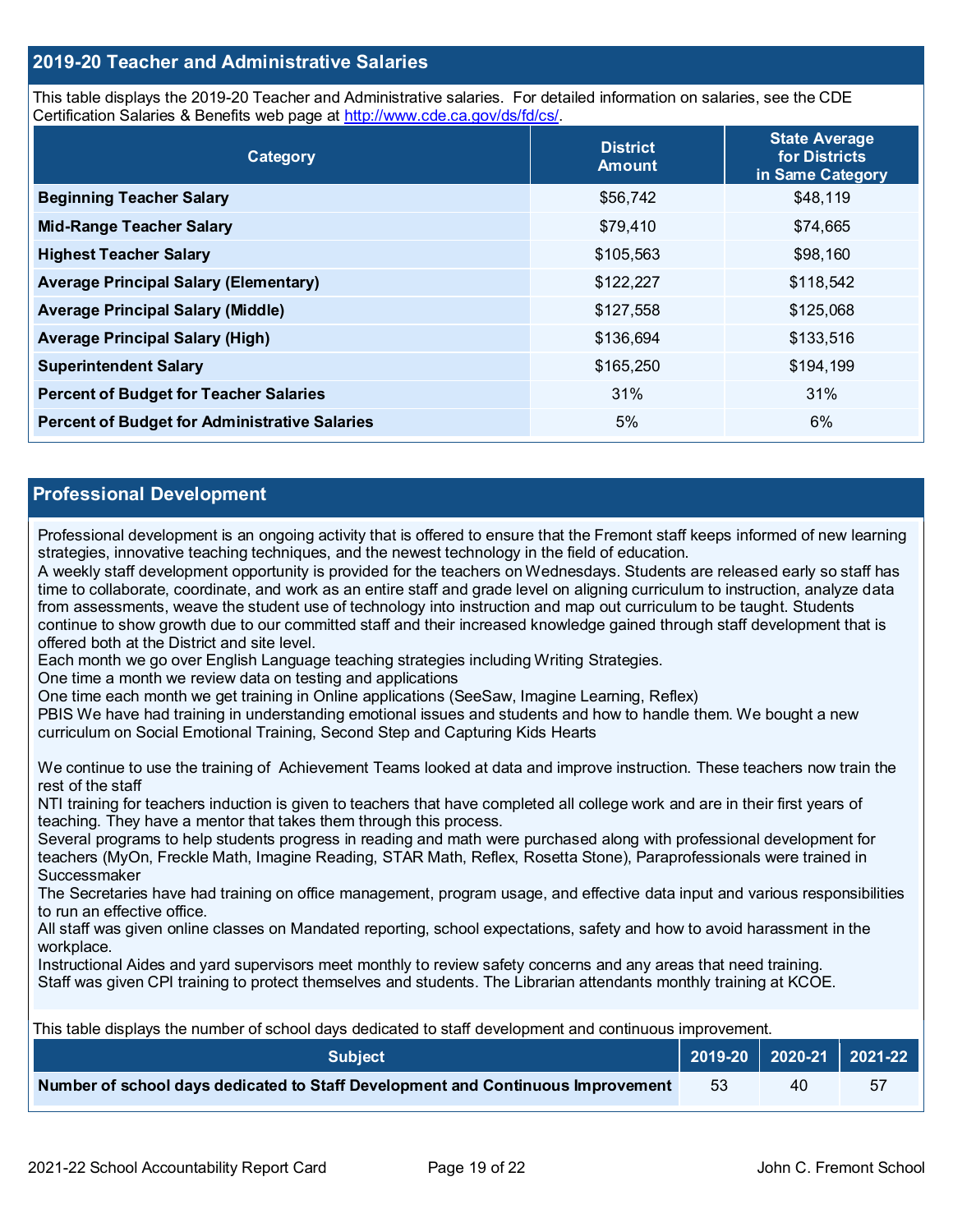# **Corcoran Joint Unified School District 2020-21 Local Accountability Report Card (LARC) Addendum**

# **Local Accountability Report Card (LARC) Addendum**

**2020-21 Local Accountability Report Card (LARC) Addendum Overview**



On July 14, 2021, the California State Board of Education (SBE) determined that the California Department of Education (CDE) will use the SARC as the mechanism to conduct a one-time data collection of the LEA-level aggregate test results of all school's local assessments administered during the 2020–2021 school year in order to meet the federal Every Students Succeeds Act (ESSA) reporting requirement for the Local Educational Agency Accountability Report Cards (LARCs).

Each local educational agency (LEA) is responsible for preparing and posting their annual LARC in accordance with the federal ESSA. As a courtesy, the CDE prepares and posts the LARCs on behalf of all LEAs.

Only for the 2020–2021 school year and the 2020–2021 LARCs, LEAs are required to report their aggregate local assessments test results at the LEA-level to the CDE by populating the tables below via the SARC. These data will be used to meet the LEAs' federal requirement for their LARCs. Note that it is the responsibility of the school and LEA to ensure that all student privacy and suppression rules are in place when reporting data in Tables 3 and 4 in the Addendum, as applicable.

The tables below are not part of the SBE approved 2020–2021 SARC template but rather are the mechanism by which these required data will be collected from LEAs.

For purposes of the LARC and the following tables, an LEA is defined as a school district, a county office of education, or a direct funded charter school.

| 2021-22 District Contact Information |                                        |  |  |  |
|--------------------------------------|----------------------------------------|--|--|--|
| <b>District Name</b>                 | Corcoran Joint Unified School District |  |  |  |
| <b>Phone Number</b>                  | 559-992-8880                           |  |  |  |
| Superintendent                       | Eduardo Ochoa                          |  |  |  |
| <b>Email Address</b>                 | eochoa@corcoranunified.com             |  |  |  |
| <b>District Website Address</b>      | http://www.corcoranunified.com         |  |  |  |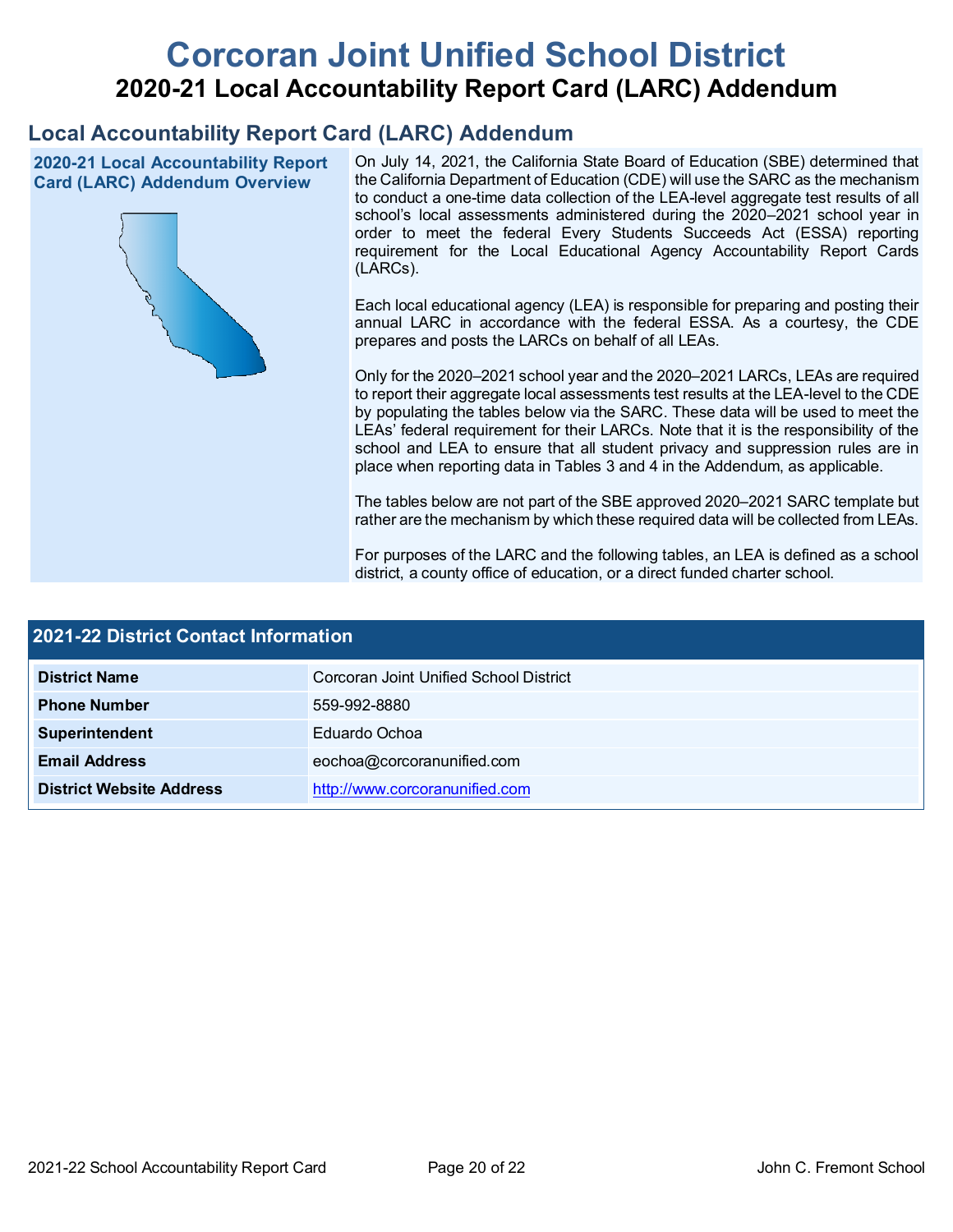### **2020-21 CAASPP Test Results in ELA by Student Group**

This table displays CAASPP test results in ELA by student group for students grades three through eight and grade eleven taking and completing a state-administered assessment. The CDE will populate this table for schools in cases where the school administered the CAASPP assessment. In cases where the school administered a local assessment instead of CAASPP, the CDE will populate this table with "NT" values, meaning this school did not test students using the CAASPP. See the local assessment(s) table for more information.

| <b>CAASPP</b><br><b>Student Groups</b>               | <b>CAASPP</b><br><b>Total</b><br><b>Enrollment</b> | <b>CAASPP</b><br><b>Number</b><br><b>Tested</b> | <b>CAASPP</b><br><b>Percent</b><br><b>Tested</b> | <b>CAASPP</b><br><b>Percent</b><br><b>Not Tested</b> | <b>CAASPP</b><br><b>Percent</b><br>Met or<br><b>Exceeded</b> |
|------------------------------------------------------|----------------------------------------------------|-------------------------------------------------|--------------------------------------------------|------------------------------------------------------|--------------------------------------------------------------|
| <b>All Students</b>                                  | 1838                                               | 1678                                            | 91.29                                            | 8.71                                                 | 30.23                                                        |
| Female                                               | 904                                                | 830                                             | 91.81                                            | 8.19                                                 | 32.97                                                        |
| <b>Male</b>                                          | 934                                                | 848                                             | 90.79                                            | 9.21                                                 | 27.55                                                        |
| American Indian or Alaska Native                     | --                                                 | --                                              | --                                               | $\mathbf{m}$                                         | --                                                           |
| <b>Asian</b>                                         | --                                                 | --                                              |                                                  |                                                      | --                                                           |
| <b>Black or African American</b>                     | 40                                                 | 36                                              | 90.00                                            | 10.00                                                | 16.67                                                        |
| <b>Filipino</b>                                      | --                                                 | $\overline{\phantom{a}}$                        |                                                  | $\overline{\phantom{a}}$                             | --                                                           |
| <b>Hispanic or Latino</b>                            | 1685                                               | 1536                                            | 91.16                                            | 8.84                                                 | 29.90                                                        |
| Native Hawaiian or Pacific Islander                  | $\mathbf 0$                                        | $\mathbf 0$                                     | $\mathbf 0$                                      | $\mathbf 0$                                          | $\mathbf 0$                                                  |
| <b>Two or More Races</b>                             | --                                                 | --                                              |                                                  |                                                      | $\qquad \qquad \blacksquare$                                 |
| <b>White</b>                                         | 85                                                 | 78                                              | 91.76                                            | 8.24                                                 | 41.03                                                        |
| <b>English Learners</b>                              | 248                                                | 223                                             | 89.92                                            | 10.08                                                | 2.74                                                         |
| <b>Foster Youth</b>                                  | 22                                                 | 17                                              | 77.27                                            | 22.73                                                | 5.88                                                         |
| <b>Homeless</b>                                      | 50                                                 | 32                                              | 64.00                                            | 36.00                                                | 25.00                                                        |
| <b>Military</b>                                      | 0                                                  | $\mathbf 0$                                     | $\mathbf 0$                                      | $\mathbf 0$                                          | $\mathbf 0$                                                  |
| <b>Socioeconomically Disadvantaged</b>               | 1713                                               | 1566                                            | 91.42                                            | 8.58                                                 | 29.07                                                        |
| <b>Students Receiving Migrant Education Services</b> | 34                                                 | 30                                              | 88.24                                            | 11.76                                                | 23.33                                                        |
| <b>Students with Disabilities</b>                    | 184                                                | 163                                             | 88.59                                            | 11.41                                                | 8.81                                                         |